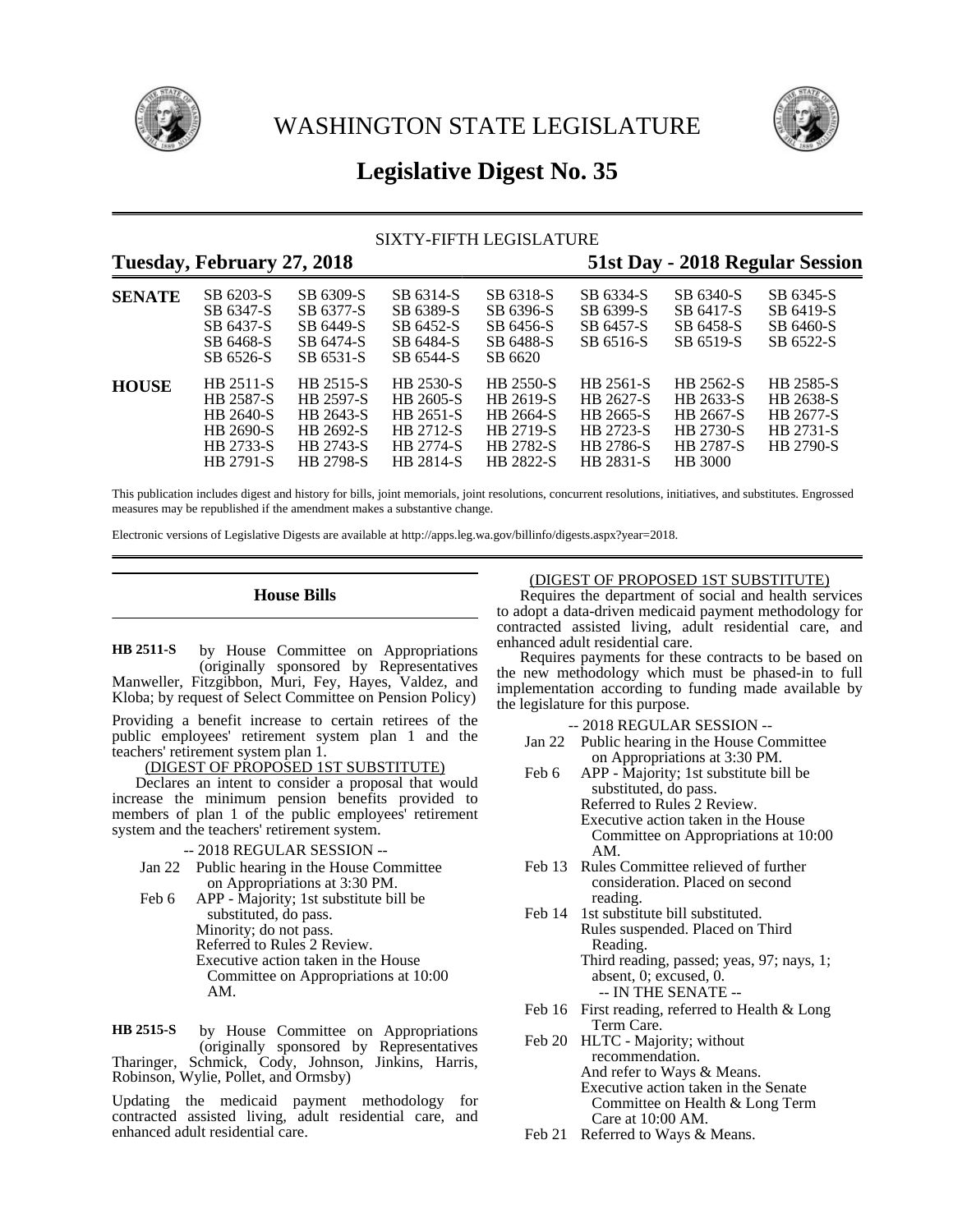- Feb 24 Public hearing in the Senate Committee on Ways & Means at 9:00 AM.
- Feb 26 Executive session scheduled, but no action was taken in the Senate Committee on Ways & Means at 10:00 AM.

by House Committee on Appropriations (originally sponsored by Representatives Senn, Graves, Caldier, Fey, Stonier, Kagi, McBride, Wylie, and Doglio) **HB 2530-S**

Concerning foster youth health care benefits.

(DIGEST OF PROPOSED 1ST SUBSTITUTE)

Extends the date in which certain behavioral health services must be integrated into the managed health care plan for foster children.

Allows the parent or guardian of a child, who is no longer a dependent child, to choose to continue in the transitional foster care eligibility category for up to twelve months following reunification with the child's parents or guardian if the child meets certain requirements.

-- 2018 REGULAR SESSION --

- Jan 30 Public hearing in the House Committee on Health Care & Wellness at 8:00 AM.
- Jan 31 Executive action taken in the House Committee on Health Care & Wellness at 1:30 PM.
- Feb 3 Public hearing in the House Committee on Appropriations at 9:00 AM.
- Feb 5 APP Majority; 1st substitute bill be substituted, do pass. Minority; do not pass. Minority; without recommendation. Executive action taken in the House Committee on Appropriations at 1:30 PM.
- 
- Feb 6 Referred to Rules 2 Review.<br>Feb 8 Placed on second reading by Placed on second reading by Rules Committee. 1st substitute bill substituted. Rules suspended. Placed on Third Reading. Third reading, passed; yeas, 94; nays, 4; absent, 0; excused, 0.
	- -- IN THE SENATE --
- Feb 10 First reading, referred to Health & Long Term Care.
- Feb 15 Public hearing in the Senate Committee on Health & Long Term Care at 10:00 AM.
- Feb 19 HLTC Majority; do pass. And refer to Ways & Means. Executive action taken in the Senate Committee on Health & Long Term Care at 10:00 AM.
- Feb 20 Referred to Ways & Means.
- Feb 26 Public hearing, executive session scheduled, but no action was taken in the Senate Committee on Ways & Means at 10:00 AM.

by House Committee on Finance (originally sponsored by Representatives Muri, Kilduff, Reeves, Stanford, Shea, and Johnson) **HB 2550-S**

Providing tax exemptions for the assistance of disabled veterans and members of the armed forces of the United States of America.

# (DIGEST OF PROPOSED 1ST SUBSTITUTE)

Provides a business and occupation tax exemption and a sales and use tax exemption for sales on a federal military reservation by a nonprofit organization that operates an adaptive recreational and rehabilitation facility dedicated to the assistance of disabled veterans and members of the armed forces of the United States.

#### -- 2018 REGULAR SESSION --

- Jan 23 Public hearing in the House Committee on Finance at 3:30 PM.
- Feb 2 FIN Majority; 1st substitute bill be substituted, do pass. Minority; do not pass. Minority; without recommendation. Referred to Rules 2 Review. Executive action taken in the House Committee on Finance at 10:00 AM.

by House Committee on Agriculture & Natural Resources (originally sponsored by **HB 2561-S**

Representatives Dent, Blake, Dye, Doglio, Johnson, Peterson, and Eslick)

Concerning temporary duties for the wildland fire advisory committee.

(DIGEST OF PROPOSED 1ST SUBSTITUTE)

Requires the commissioner of public lands to direct the wildland fire advisory committee to review, analyze, and make recommendations on certain issues related to wild fire prevention, response, and suppression activities within the state.

Expires December 31, 2019.

- Jan 25 Public hearing in the House Committee on Agriculture & Natural Resources at 1:30 PM.
- Feb 1 AGNR Majority; 1st substitute bill be substituted, do pass. Executive action taken in the House Committee on Agriculture & Natural Resources at 1:30 PM.
- 
- Feb 2 Referred to Appropriations.<br>Feb 5 Public hearing in the House Public hearing in the House Committee on Appropriations at 1:30 PM.
- Feb 6 APP Majority; do pass 1st substitute bill proposed by Agriculture & Natural Resources. Referred to Rules 2 Review. Executive action taken in the House Committee on Appropriations at 10:00 AM.
- Feb 13 Rules Committee relieved of further consideration. Placed on second reading. 1st substitute bill substituted. Rules suspended. Placed on Third Reading.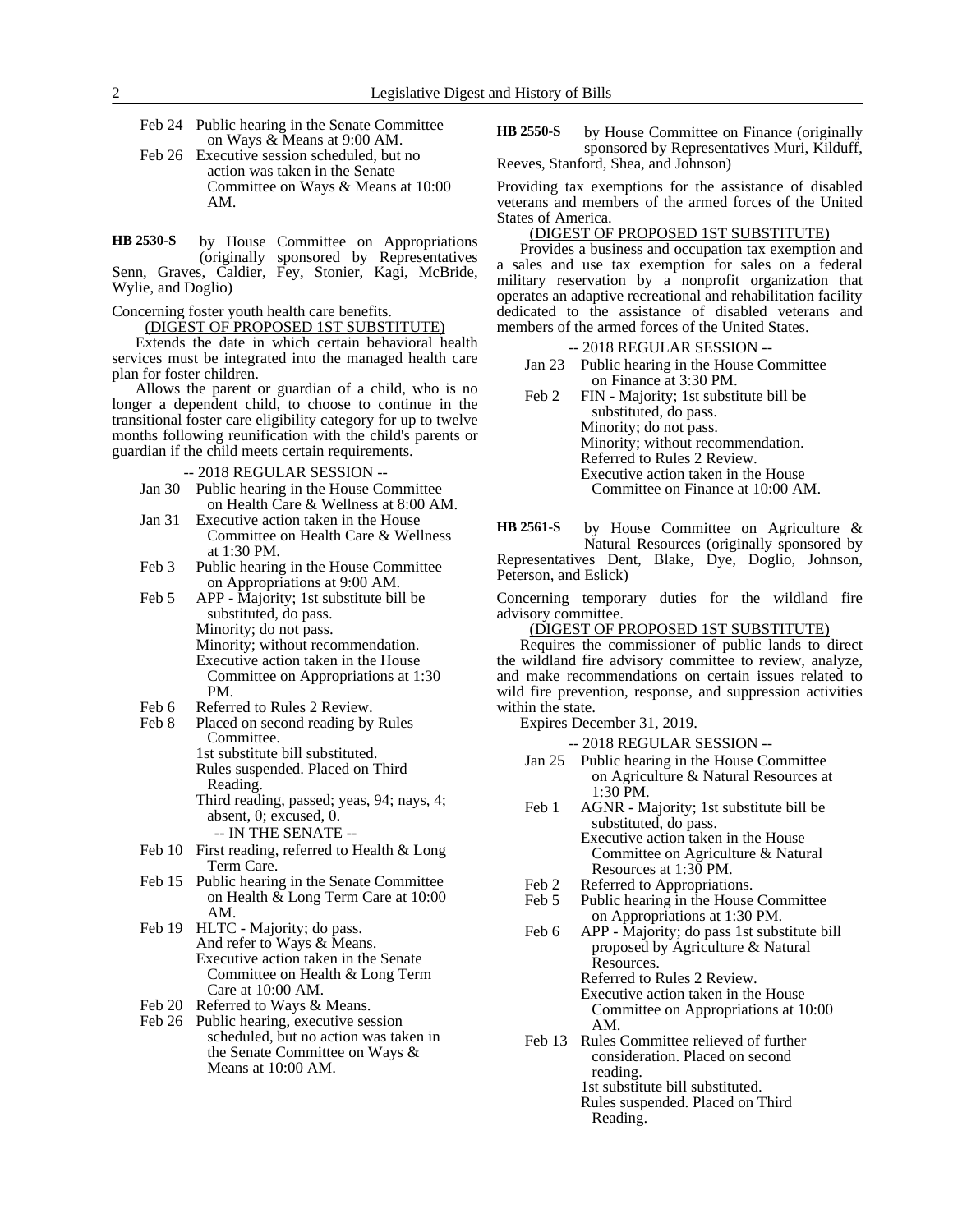Third reading, passed; yeas, 98; nays, 0; absent, 0; excused, 0. -- IN THE SENATE --

- Feb 15 First reading, referred to Agriculture, Water, Natural Resources & Parks.
- Feb 20 Public hearing in the Senate Committee on Agriculture, Water, and Natural Resources & Parks at 1:30 PM.
- Feb 22 AWNP Majority; do pass with amendment(s). And refer to Ways & Means. Executive action taken in the Senate Committee on Agriculture, Water, and Natural Resources & Parks at 1:30 PM.
- Feb 23 Referred to Ways & Means.<br>Feb 24 Public hearing in the Senate
- Public hearing in the Senate Committee on Ways & Means at 9:00 AM.
- Feb 26 Executive session scheduled, but no action was taken in the Senate Committee on Ways & Means at 10:00 AM.

by House Committee on Agriculture & Natural Resources (originally sponsored by Representatives Dent, Blake, Dye, Doglio, Johnson, and Peterson) **HB 2562-S**

Concerning rangeland fire protection associations. (DIGEST OF PROPOSED 1ST SUBSTITUTE)

Addresses rangeland fire protection associations which are defined as nonprofit associations or unincorporated associations that are formed for a lawful purpose that includes the detection, prevention, and suppression of wildfires outside the jurisdiction of a local, regional, or state fire protection agency.

-- 2018 REGULAR SESSION --

- Jan 25 Public hearing in the House Committee on Agriculture & Natural Resources at 1:30 PM.
- Feb 1 AGNR Majority; 1st substitute bill be substituted, do pass. Executive action taken in the House Committee on Agriculture & Natural Resources at 1:30 PM.
- Feb 2 Referred to Appropriations.

by House Committee on Health Care & Wellness (originally sponsored by Representatives Caldier, Orwall, McCabe, Gregerson, Jinkins, Cody, Pike, Senn, Wylie, and Shea) **HB 2585-S**

Concerning hospital notification of availability of sexual assault evidence kit collection.

(DIGEST OF PROPOSED 1ST SUBSTITUTE)

Requires a hospital that does not provide sexual assault evidence kit collection, or may not have appropriate providers available to provide the collection at all times, to develop a plan, in consultation with the local community sexual assault agency, to assist individuals with obtaining the collection at a facility that provides the collection.

Requires a hospital that does not perform the collection, or have appropriate providers available, to: (1) Provide notice to an individual who presents in the emergency department and requests a collection that the hospital does not perform the collection and/or does not have appropriate providers available; and

(2) Coordinate care with the local community sexual assault agency and assist the patient in finding a facility with an appropriate provider available.

States that the failure of a hospital to comply is punishable by a civil penalty of two thousand dollars.

-- 2018 REGULAR SESSION --

- Jan 26 Public hearing in the House Committee on Health Care & Wellness at 8:00 AM.
- Feb 2 HCW Majority; 1st substitute bill be substituted, do pass. Referred to Rules 2 Review. Executive action taken in the House Committee on Health Care & Wellness at 8:00 AM.
- Feb 6 Placed on second reading by Rules Committee.
- Feb 7 1st substitute bill substituted. Rules suspended. Placed on Third Reading. Third reading, passed; yeas, 98; nays, 0; absent, 0; excused, 0. -- IN THE SENATE --
- Feb 9 First reading, referred to Health & Long Term Care.
- Feb 22 HLTC Majority; do pass. Minority; do not pass. Public hearing in the Senate Committee on Health & Long Term Care at 10:00 AM.
	- Executive action taken in the Senate Committee on Health & Long Term Care at 6:00 PM.
- Feb 23 Passed to Rules Committee for second reading.
- by House Committee on Judiciary (originally sponsored by Representatives Valdez, McBride, Fitzgibbon, Wylie, and Jinkins) **HB 2587-S**

Concerning required disclosures for special prosecuting attorneys.

(DIGEST OF PROPOSED 1ST SUBSTITUTE)

Addresses required disclosures for special prosecuting attorneys.

-- 2018 REGULAR SESSION -- Jan 24 Public hearing in the House Committee on Judiciary at 8:00 AM. Feb 1 JUDI - Majority; 1st substitute bill be substituted, do pass. Minority; do not pass. Executive action taken in the House Committee on Judiciary at 1:30 PM. Feb 2 Referred to Rules 2 Review. Feb 6 Placed on second reading by Rules Committee. Feb 19 Referred to Rules 2 Consideration. by House Committee on Finance (originally sponsored by Representatives Sullivan, **HB 2597-S**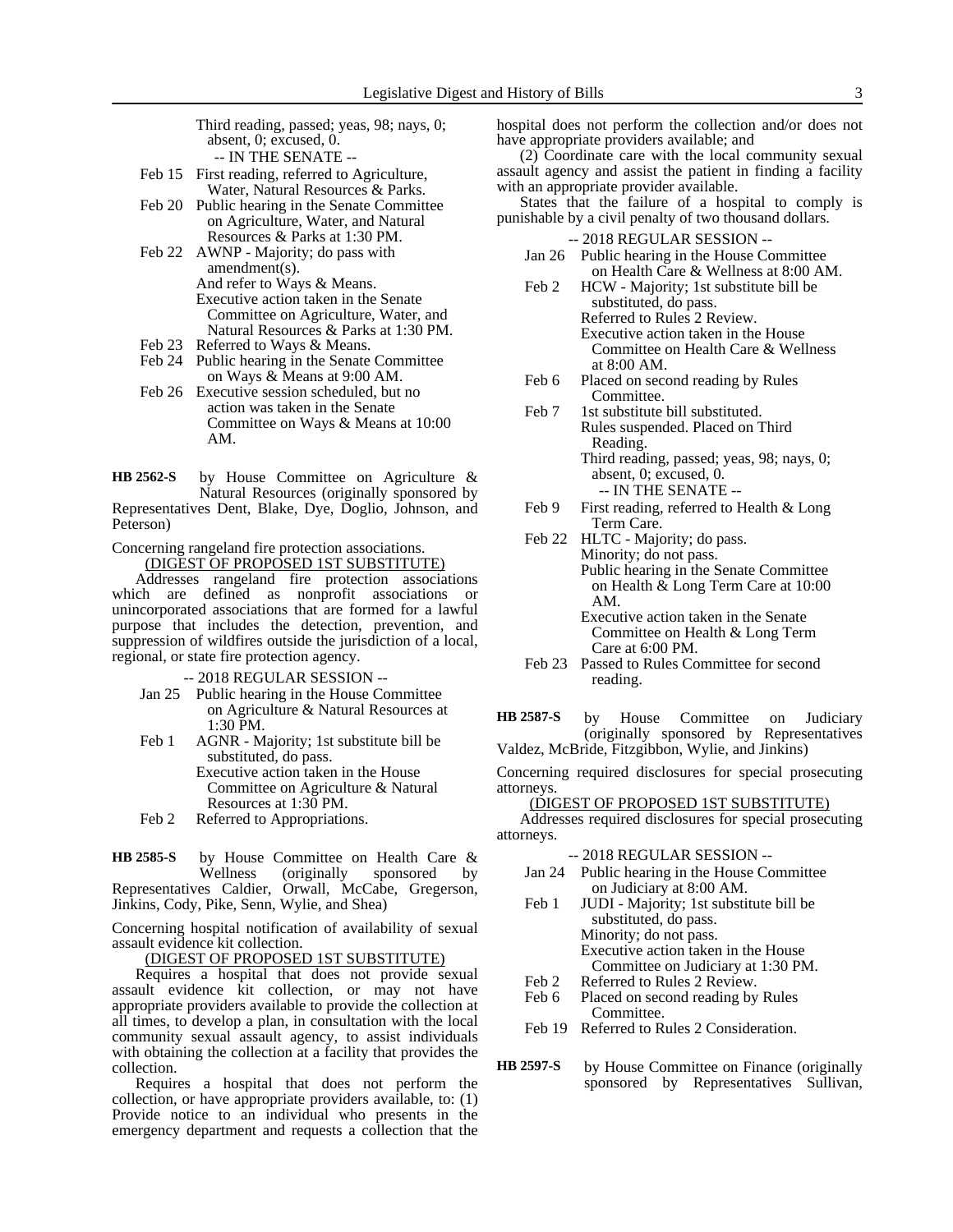Wylie, Slatter, Sawyer, Stanford, Pollet, Kloba, Bergquist, Ormsby, Kilduff, and Macri)

Extending the existing state property tax exemption for residences of senior citizens and disabled persons to local regular property taxes.

## (DIGEST OF PROPOSED 1ST SUBSTITUTE)

Provides a local regular property tax exemption on the residences of senior citizens and disabled persons.

#### -- 2018 REGULAR SESSION --

- Jan 23 Public hearing in the House Committee on Finance at 3:30 PM.
- Feb 5 FIN Majority; 1st substitute bill be substituted, do pass. Minority; do not pass. Minority; without recommendation. Executive action taken in the House Committee on Finance at 8:00 AM.
- Feb 6 Referred to Rules 2 Review.<br>Feb 8 Placed on second reading by
- Placed on second reading by Rules Committee.
- Feb 14 1st substitute bill substituted. Rules suspended. Placed on Third Reading. Third reading, passed; yeas, 96; nays, 2; absent, 0; excused, 0. -- IN THE SENATE --
- Feb 16 First reading, referred to Local Government.
- Feb 20 LGOV Majority; do pass. And refer to Ways & Means. Public hearing and executive action taken in the Senate Committee on Local Government at 1:30 PM.
- Feb 21 Referred to Ways & Means.
- Feb 22 WM Majority; do pass. Executive action taken in the Senate Committee on Ways & Means at 3:30 PM.
- Feb 23 Passed to Rules Committee for second reading.

by House Committee on Judiciary (originally sponsored by Representatives Irwin and Macri) **HB 2605-S**

Addressing misdemeanant supervision services by limited jurisdiction courts.

#### (DIGEST OF PROPOSED 1ST SUBSTITUTE)

Authorizes the court of a county, city, or town, that wishes to offer probation supervision services, to enter into interlocal agreements to provide those services.

Authorizes municipal courts or district courts to enter into interlocal agreements for pretrial and/or postjudgment probation supervision services pursuant to ARLJ 11.

Authorizes the administrative office of the courts, in cooperation with the district and municipal court judges association, to develop a model interlocal agreement.

Authorizes a city or county to enter into an interlocal agreement for the sharing of costs for sanctions imposed by a jurisdiction hosting probation supervision services pursuant to an interlocal agreement.

- -- 2018 REGULAR SESSION --
- Jan 30 Public hearing in the House Committee on Judiciary at 10:00 AM.
- Feb 1 JUDI Majority; 1st substitute bill be substituted, do pass. Executive action taken in the House Committee on Judiciary at 1:30 PM.
- 
- Feb 2 Referred to Rules 2 Review.<br>Feb 6 Placed on second reading by Placed on second reading by Rules Committee.
- Feb 19 Referred to Rules 2 Consideration.

by House Committee on Public Safety (originally sponsored by Representatives Irwin, Eslick, Orwall, Pellicciotti, Volz, Walsh, Griffey, Hayes, Johnson, Van Werven, Stambaugh, Wylie, Muri, McDonald, and Young) **HB 2619-S**

Increasing penalties for certain repeat offenders who engage in lurid criminal conduct.

#### (DIGEST OF PROPOSED 1ST SUBSTITUTE)

Designates assault in the fourth degree as a class C felony where sexual motivation was pleaded and proven after the effective date of this act, and the person has two or more prior adult convictions within ten years for certain offenses where sexual motivation was pleaded and proven.

Includes in the crime of indecent exposure, which is a class C felony, if a person exposes himself or herself to a person under the age of fourteen years and has previously been convicted of indecent exposure, a sex offense, or a municipal or out-of-state offense comparable to indecent exposure or a sex offense.

-- 2018 REGULAR SESSION --

- Jan 29 Public hearing in the House Committee on Public Safety at 1:30 PM.
- Jan 30 Executive session scheduled, but no action was taken in the House Committee on Public Safety at 1:30 PM.
- Feb 1 PS Majority; 1st substitute bill be substituted, do pass. Executive action taken in the House Committee on Public Safety at 8:00 AM.
- Feb 2 Referred to Appropriations.
- by House Committee on Finance (originally sponsored by Representatives Springer and **HB 2627-S**

Stokesbary)

Concerning authorizations of proposals for emergency medical care and service levies.

# (DIGEST OF PROPOSED 1ST SUBSTITUTE)

Modifies provisions relating to proposals for emergency medical care and service levies.

- -- 2018 REGULAR SESSION --
- Jan 23 Public hearing in the House Committee on Finance at 3:30 PM.
- Feb 2 FIN Majority; 1st substitute bill be substituted, do pass. Minority; do not pass. Referred to Rules 2 Review. Executive action taken in the House Committee on Finance at 10:00 AM.
- Feb 9 Rules Committee relieved of further consideration. Placed on second reading.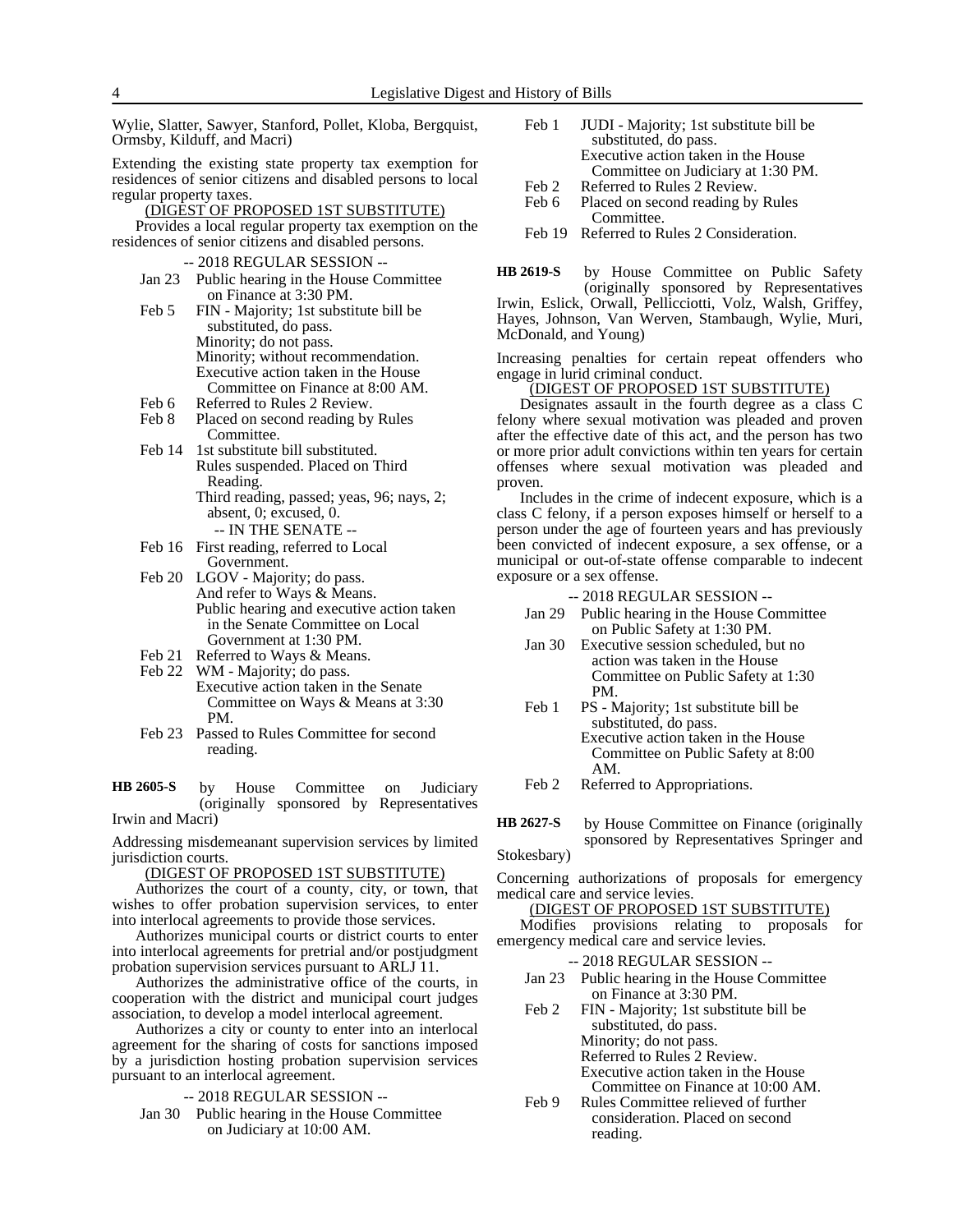Feb 12 1st substitute bill substituted. Rules suspended. Placed on Third Reading. Third reading, passed; yeas, 63; nays, 34; absent, 0; excused, 1.

-- IN THE SENATE --

- Feb 14 First reading, referred to Ways & Means.
- Feb 24 Public hearing in the Senate Committee on Ways & Means at 9:00 AM.
- Feb 26 Executive session scheduled, but no action was taken in the Senate Committee on Ways & Means at 10:00 AM.

by House Committee on Appropriations **HB 2633-S**

(originally sponsored by Representatives Doglio, Sawyer, Griffey, Irwin, Reeves, Fitzgibbon, Stambaugh, Stonier, Stokesbary, Gregerson, Appleton, Valdez, Ortiz-Self, Peterson, Lytton, Wylie, Macri, Fey, Tarleton, Hudgins, Ryu, McBride, Morris, Pollet, Sells, Slatter, Kloba, Bergquist, Goodman, McDonald, Santos, Frame, and Stanford)

Addressing the presumption of occupational disease for purposes of workers' compensation by adding medical conditions to the presumption and extending the presumption to certain publicly employed firefighters and investigators and law enforcement.

(DIGEST OF PROPOSED 1ST SUBSTITUTE)

States that, there exists a prima facie presumption, with regard to public employee fire investigators who are covered under the state industrial insurance act, that the following are occupational diseases: Respiratory disease, heart problems, cancer, and infectious diseases.

States that, there exists a prima facie presumption, with regard to law enforcement officers who are covered under the state industrial insurance act, that the following are occupational diseases: Heart problems and infectious diseases.

- -- 2018 REGULAR SESSION --
- Jan 15 Public hearing in the House Committee on Labor & Workplace Standards at 1:30 PM.
- Jan 22 Executive session scheduled, but no action was taken in the House Committee on Labor & Workplace Standards at 1:30 PM.
- Jan 23 Executive action taken in the House Committee on Labor & Workplace Standards at 1:30 PM.
- Feb 3 Public hearing in the House Committee on Appropriations at 9:00 AM.
- Feb 6 APP Majority; 1st substitute bill be substituted, do pass. Minority; do not pass. Minority; without recommendation. Referred to Rules 2 Review. Executive action taken in the House Committee on Appropriations at 10:00 AM.
- Feb 13 Rules Committee relieved of further consideration. Placed on second reading.
- Feb 19 Referred to Rules 2 Consideration.

by House Committee on Public Safety (originally sponsored by Representatives Goodman, Pettigrew, Appleton, and Ortiz-Self; by request of Department of Corrections) **HB 2638-S**

Creating a graduated reentry program of partial confinement for certain offenders.

# (DIGEST OF PROPOSED 1ST SUBSTITUTE)

Authorizes the secretary of the department of corrections to transfer an offender from a department correctional facility to home detention in the community if it is determined that the graduated reentry program is an appropriate placement and requires the secretary to assist the offender's transition from confinement to the community.

Creates a graduated reentry program of partial confinement for certain offenders.

#### -- 2018 REGULAR SESSION --

- Jan 23 Public hearing in the House Committee on Public Safety at 1:30 PM.
- Jan 30 Executive session scheduled, but no action was taken in the House Committee on Public Safety at 1:30 PM.
- Feb 1 PS Majority; 1st substitute bill be substituted, do pass. Minority; do not pass. Executive action taken in the House Committee on Public Safety at 8:00 AM.
- Feb 2 Referred to Appropriations.
- Feb 26 Public hearing and executive session in the House Committee on Appropriations at 11:00 AM.
- by House Committee on Judiciary (originally sponsored by Representatives Buys, Peterson, Pike, Lytton, Stambaugh, and Blake) **HB 2640-S**

Limiting liability for registered apiarists.

# (DIGEST OF PROPOSED 1ST SUBSTITUTE)

Provides immunity from liability, to a person who owns or operates an apiary, is a registered apiarist, abides by all applicable ordinances, and operates the apiary as required, for civil damages that occur in connection with the keeping and maintaining of bees, bee equipment, queen breeding equipment, apiaries, and appliances.

- -- 2018 REGULAR SESSION --
- Jan 31 Public hearing in the House Committee on Judiciary at 8:00 AM.
- Feb 1 JUDI Majority; 1st substitute bill be substituted, do pass. Executive action taken in the House Committee on Judiciary at 1:30 PM.
- Feb 2 Referred to Rules 2 Review.<br>Feb 9 Rules Committee relieved of
- Rules Committee relieved of further consideration. Placed on second reading.
- Feb 19 Referred to Rules 2 Consideration.

by House Committee on State Govt, Elections & IT (originally sponsored by Representative Muri) **HB 2643-S**

Repealing the electronic authentication act.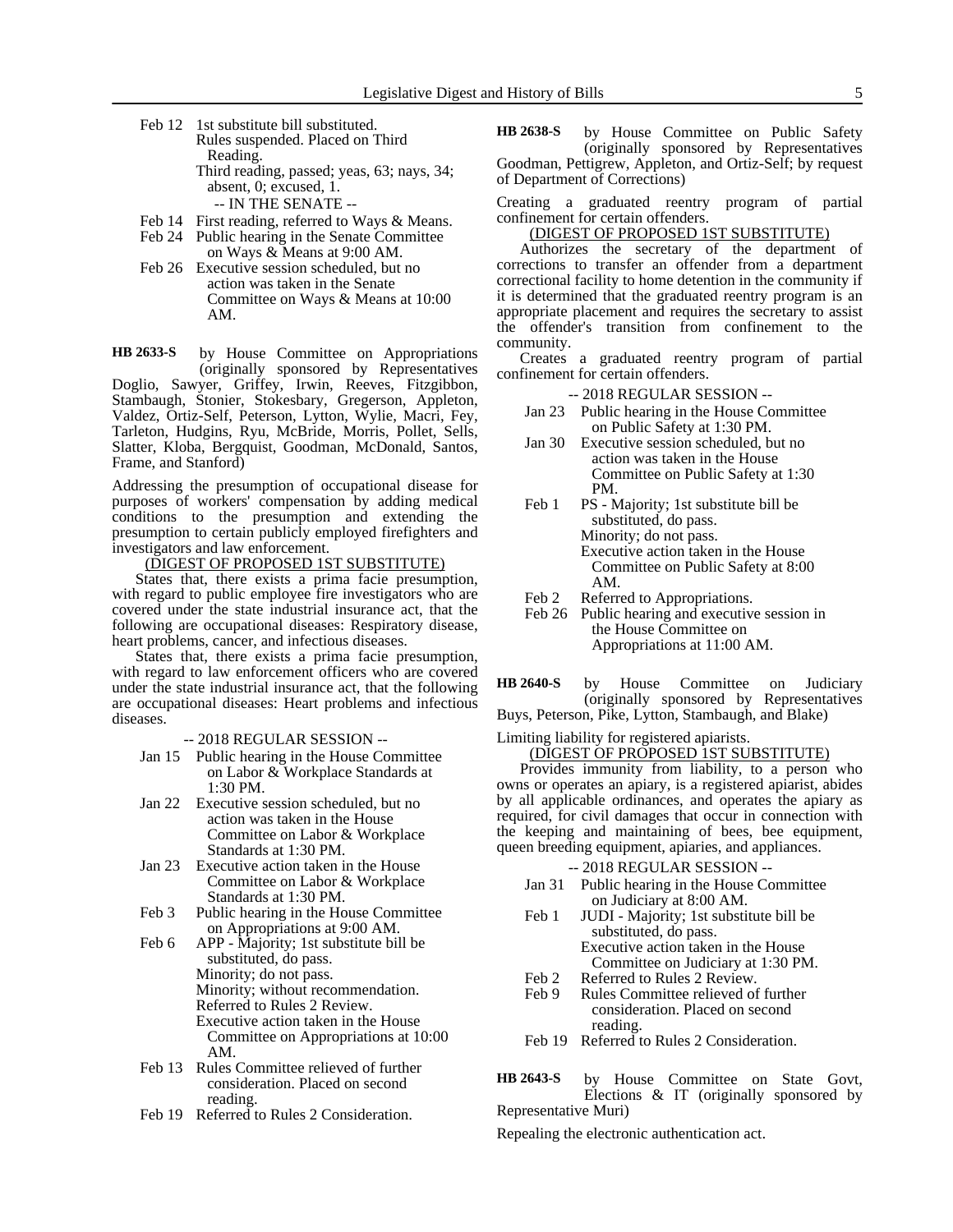#### (DIGEST OF PROPOSED 1ST SUBSTITUTE)

Repeals chapter 19.34 RCW (the Washington electronic authentication act).

-- 2018 REGULAR SESSION --

Feb 2 SEIT - Majority; 1st substitute bill be substituted, do pass. Referred to Rules 2 Review. Public hearing, executive action taken in the House Committee on State Government, and Elections & Information Technology at 8:00 AM.

Feb 8 Rules Committee relieved of further consideration. Placed on second reading.

Feb 19 Referred to Rules 2 Consideration.

by House Committee on Appropriations (originally sponsored by Representatives Stanford, Johnson, Macri, Haler, Tharinger, Goodman, Caldier, Appleton, Harris, Jinkins, Barkis, Dolan, Senn, Gregerson, Wylie, Tarleton, McBride, Doglio, Eslick, Pollet, Slatter, Fey, and Santos) **HB 2651-S**

Increasing the personal needs allowance for people in residential and institutional care settings.

(DIGEST OF PROPOSED 1ST SUBSTITUTE)

States that beginning January 1, 2019, the personal needs allowance for clients being served in medical institutions and residential settings is seventy dollars.

-- 2018 REGULAR SESSION --

- Jan 22 Public hearing in the House Committee on Appropriations at 3:30 PM.
- Jan 31 Executive session scheduled, but no action was taken in the House Committee on Appropriations at 3:30 PM.
- Feb 6 APP Majority; 1st substitute bill be substituted, do pass. Referred to Rules 2 Review. Executive action taken in the House
	- Committee on Appropriations at 10:00 AM.
- Feb 8 Rules Committee relieved of further consideration. Placed on second reading.
- Feb 12 1st substitute bill substituted. Rules suspended. Placed on Third Reading.
	- Third reading, passed; yeas, 98; nays, 0; absent, 0; excused, 0.
		- -- IN THE SENATE --
- Feb 14 First reading, referred to Ways & Means.<br>Feb 22 WM Majority; do pass. WM - Majority; do pass.
- Executive action taken in the Senate Committee on Ways & Means at 3:30 PM.
- Feb 23 Passed to Rules Committee for second reading.
- by House Committee on Technology & Economic Development (originally **HB 2664-S**

sponsored by Representatives Dye, Doglio, Jenkin, Chapman, Vick, Stonier, Wylie, and Walsh)

Extending existing telecommunications authority to all ports in Washington state in order to facilitate publicprivate partnerships in wholesale telecommunications services and infrastructure.

#### (DIGEST OF PROPOSED 1ST SUBSTITUTE)

Extends, to all ports in the state, the existing telecommunications authority in order to facilitate publicprivate partnerships in wholesale telecommunications services and infrastructure.

## -- 2018 REGULAR SESSION --

- Jan 30 Public hearing in the House Committee on Technology & Economic Development at 10:00 AM.
- Feb 1 TED Majority; 1st substitute bill be substituted, do pass. Executive action taken in the House Committee on Technology & Economic Development at 1:30 PM.
- Feb 2 Referred to Rules 2 Review.
- Feb 6 Placed on second reading by Rules Committee.
- Feb 14 1st substitute bill substituted. Rules suspended. Placed on Third Reading. Third reading, passed; yeas, 98; nays, 0; absent, 0; excused, 0.
	- -- IN THE SENATE --
- Feb 16 First reading, referred to Energy, Environment & Technology.
- Feb 20 Public hearing in the Senate Committee on Energy and Environment & Technology at 10:00 AM.
- Feb 22 EENT Majority; do pass with amendment(s). Minority; without recommendation. Executive action taken in the Senate Committee on Energy and Environment & Technology at 10:00 AM.
- Feb 23 Passed to Rules Committee for second reading.
- Feb 26 Placed on second reading by Rules Committee.
- by House Committee on Local Government (originally sponsored by Representatives Macri and Appleton) **HB 2665-S**

Eliminating certain requirements for the annexation of an unincorporated island of territory.

# (DIGEST OF PROPOSED 1ST SUBSTITUTE)

Eliminates certain requirements for the annexation of an unincorporated island of territory.

- Jan 23 Public hearing in the House Committee on Local Government at 10:00 AM.
- Jan 24 Executive session scheduled, but no action was taken in the House Committee on Local Government at 8:00 AM.
- Jan 30 Executive session scheduled, but no action was taken in the House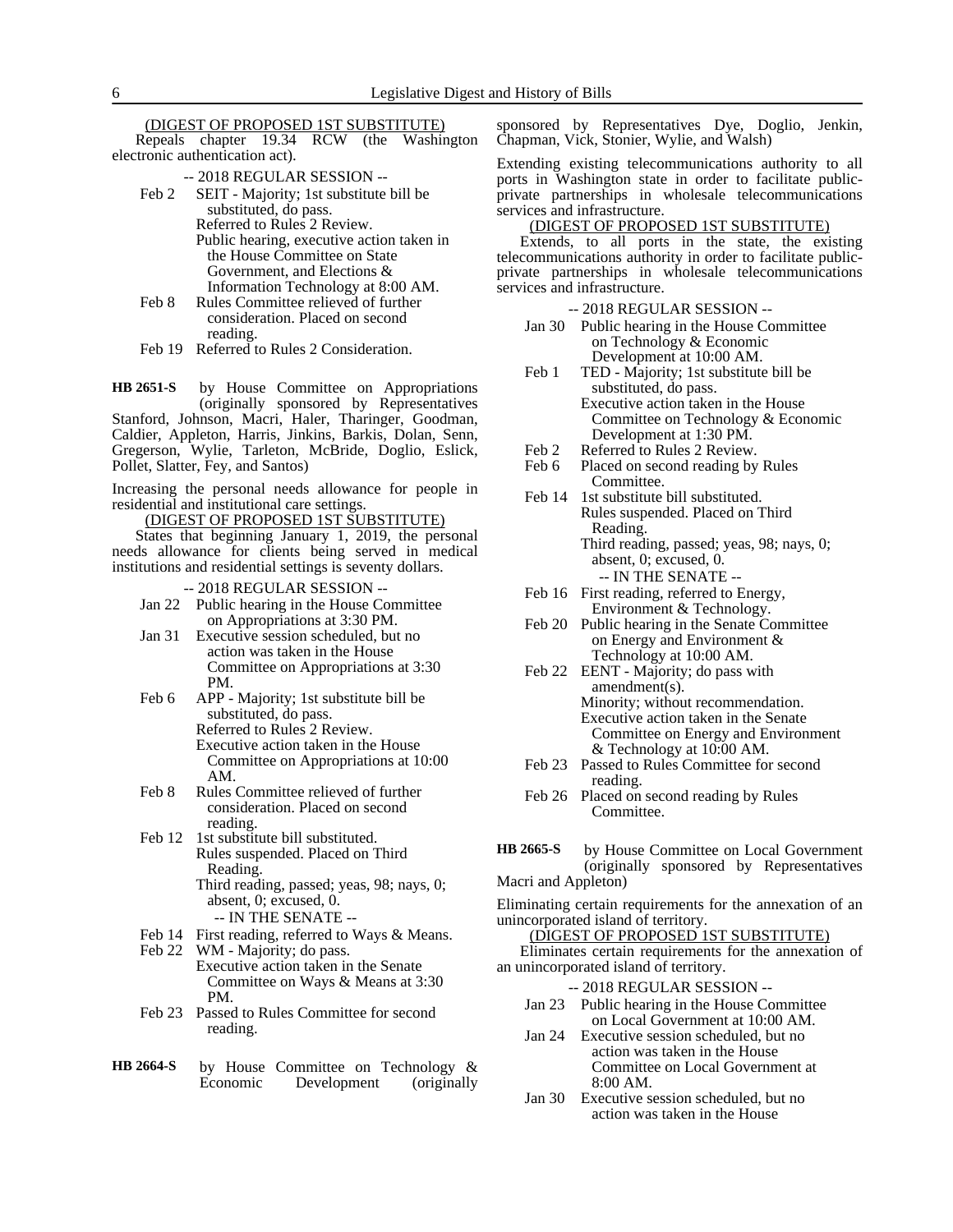Committee on Local Government at 10:00 AM.

- Jan 31 Executive session scheduled, but no action was taken in the House Committee on Local Government at 9:00 AM.
- Feb 1 LG Majority; 1st substitute bill be substituted, do pass. Minority; do not pass. Executive action taken in the House Committee on Local Government at 1:30 PM.
- Feb 2 Referred to Rules 2 Review.

by House Committee on Appropriations (originally sponsored by Representatives Macri, McBride, Ormsby, Stanford, Senn, Stonier, Kloba, Jinkins, Gregerson, Appleton, Ortiz-Self, Wylie, Doglio, Pollet, Slatter, Fey, Goodman, and Santos) **HB 2667-S**

Concerning eligibility for the essential needs and housing support and the aged, blind, or disabled assistance programs.

(DIGEST OF PROPOSED 1ST SUBSTITUTE)

Modifies eligibility for the essential needs and housing support program and the aged, blind, or disabled assistance program to improve housing stability for people with disabilities and seniors.

Requires the department of social and health services to share client data for individuals eligible for essential needs and housing support with the department of commerce and designated essential needs and housing support entities.

Requires the department of commerce, in collaboration with the department of social and health services, to provide a secure and current list of individuals eligible for the essential needs and housing support program to designated entities within each county.

-- 2018 REGULAR SESSION --

- Jan 17 Public hearing in the House Committee on Early Learning & Human Services at 1:30 PM.
- Jan 19 Executive action taken in the House Committee on Early Learning & Human Services at 10:00 AM.
- Feb 1 Public hearing in the House Committee on Appropriations at 3:30 PM.
- Feb 6 APP Majority; 1st substitute bill be substituted, do pass.

Minority; do not pass.

Minority; without recommendation.

- Referred to Rules 2 Review.
- Executive action taken in the House Committee on Appropriations at 10:00 AM.
- Feb 8 Placed on second reading by Rules Committee. 1st substitute bill substituted.

Rules suspended. Placed on Third

Reading.

Third reading, passed; yeas, 88; nays, 10; absent, 0; excused, 0.

- -- IN THE SENATE --
- Feb 10 First reading, referred to Human Services & Corrections.
- Feb 21 Public hearing in the Senate Committee on Human Services & Corrections at 1:30 PM.
- Feb 23 HSC Majority; do pass with amendment(s). Passed to Rules Committee for second reading. Executive action taken in the Senate Committee on Human Services & Corrections at 10:00 AM.

by House Committee on Transportation (originally sponsored by Representatives Irwin, Blake, Condotta, Orcutt, Volz, Barkis, Hargrove, MacEwen, Jinkins, and Goodman) **HB 2677-S**

Establishing permissible methods of parking a motorcycle.

# (DIGEST OF PROPOSED 1ST SUBSTITUTE)

Authorizes local authorities to, by ordinance or resolution, permit: (1) Angle parking on any roadway, including angle parking solely of motorcycles; and

(2) More than one motorcycle to occupy a parking space, provided that the parked motorcycles occupying the parking space do not exceed the boundaries of that parking space.

-- 2018 REGULAR SESSION --

- Jan 25 Public hearing in the House Committee on Transportation at 3:30 PM.
- Jan 31 Executive session scheduled, but no action was taken in the House Committee on Transportation at 3:30 PM.
- Feb 6 TR Majority; 1st substitute bill be substituted, do pass. Minority; do not pass. Referred to Rules 2 Review. Executive action taken in the House Committee on Transportation at 11:30 AM.

by House Committee on Capital Budget (originally sponsored by Representatives Peterson and Griffey) **HB 2690-S**

Clarifying the authority and procedures for contracting by public port districts.

(DIGEST OF PROPOSED 1ST SUBSTITUTE)

Allows a port district to: (1) Construct a public work, by contract, without calling for bids if the estimated cost of the work or improvement, including cost of materials, supplies, and equipment, will not exceed the sum of forty thousand dollars; and

(2) Procure public works with a unit priced contract for the purpose of completing anticipated types of work based on hourly rates or unit pricing for one or more categories of work or trades.

- -- 2018 REGULAR SESSION --
- Jan 17 Public hearing in the House Committee on Local Government at 8:00 AM.
- Jan 24 Executive action taken in the House Committee on Local Government at 8:00 AM.
- Jan 30 Public hearing in the House Committee on Capital Budget at 3:30 PM.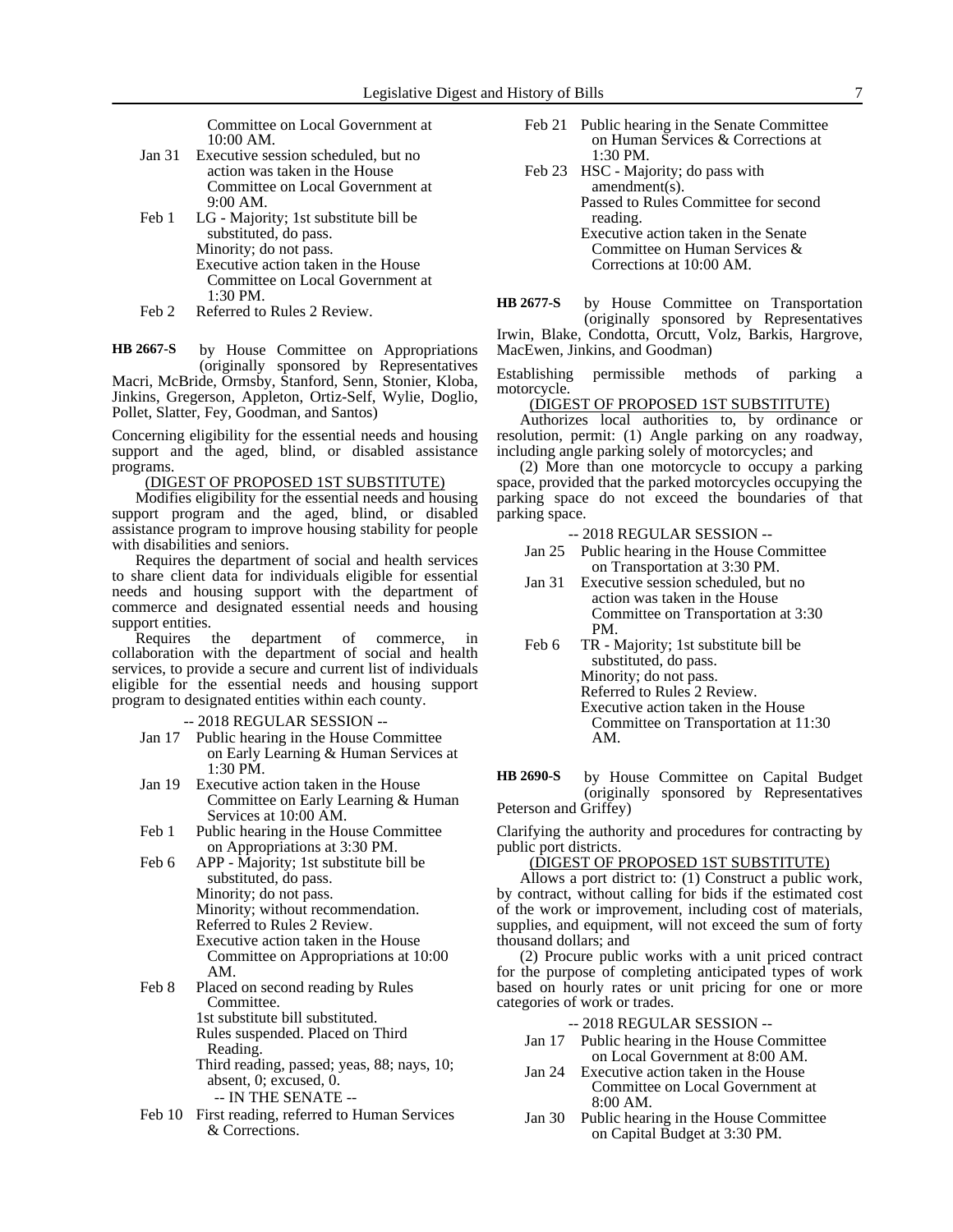- Feb 2 CB Majority; 1st substitute bill be substituted, do pass. Referred to Rules 2 Review. Executive action taken in the House Committee on Capital Budget at 10:00 AM.
- Feb 8 Placed on second reading by Rules Committee.
- Feb 19 Referred to Rules 2 Consideration.

by House Committee on Transportation (originally sponsored by Representatives Fey, Hayes, Lovick, Rodne, Irwin, Chapman, Stanford, Ortiz-Self, Sawyer, Muri, Kilduff, Smith, Hargrove, Condotta, Jinkins, Goodman, and Tarleton) **HB 2692-S**

Concerning the minimum monthly salary paid to Washington state patrol troopers and sergeants.

(DIGEST OF PROPOSED 1ST SUBSTITUTE)

Declares that it is the intent of the legislature that the minimum monthly salary paid to state patrol troopers and sergeants as a result of the collective bargaining process be at least the median salary of the law enforcement agencies listed in this act.

Requires the office of financial management to: (1) As part of the salary survey, report to the governor and the legislative transportation committees on the efficacy of Washington state patrol recruitment and retention efforts; and

(2) Using the results of the 2016 salary survey as the baseline data, include in the report an analysis of voluntary resignations of state patrol troopers and sergeants and a comparison of state patrol academy class sizes and trooper graduations.

- -- 2018 REGULAR SESSION --
- Jan 24 Public hearing in the House Committee on Transportation at 3:30 PM.
- Jan 31 Executive session scheduled, but no action was taken in the House Committee on Transportation at 3:30 PM.
- Feb 6 TR Majority; 1st substitute bill be substituted, do pass. Minority; do not pass. Referred to Rules 2 Review. Executive action taken in the House Committee on Transportation at 11:30 AM.
- Feb 8 Rules Committee relieved of further consideration. Placed on second reading.
- Feb 13 1st substitute bill substituted. Rules suspended. Placed on Third Reading. Third reading, passed; yeas, 84; nays, 14; absent, 0; excused, 0.
	- -- IN THE SENATE --
- Feb 15 First reading, referred to Transportation.
- Feb 21 Public hearing in the Senate Committee on Transportation at 3:30 PM.
- Feb 26 Executive session in the Senate Committee on Transportation at 1:30 PM.

by House Committee on Appropriations (originally sponsored by Representatives Gregerson, Appleton, Bergquist, Stokesbary, Pollet, Dent, Senn, Caldier, Irwin, Stambaugh, Lovick, Sells, Pettigrew, Hudgins, Wylie, Tarleton, Macri, Sullivan, McBride, Stanford, Doglio, Dolan, Kloba, Valdez, Chapman, Slatter, Orwall, Riccelli, Jinkins, Pellicciotti, Ormsby, Kilduff, Sawyer, McDonald, Peterson, Tharinger, Frame, Goodman, Santos, and Kagi) **HB 2712-S**

Eliminating lunch copays for students who qualify for reduced-price lunches.

# (DIGEST OF PROPOSED 1ST SUBSTITUTE)

Requires school districts with school lunch programs to eliminate lunch copays for students in prekindergarten through third grade who qualify for reduced-price lunches.

Requires the office of the superintendent of public instruction to: (1) Develop and implement a plan to increase the number of schools participating in the United States department of agriculture community eligibility provision; and

(2) Work jointly with community-based organizations and national experts focused on hunger and nutrition that are familiar with the community eligibility provision.

-- 2018 REGULAR SESSION --

- Jan 24 Public hearing in the House Committee on Appropriations at 3:30 PM.
- Jan 31 Executive session scheduled, but no action was taken in the House Committee on Appropriations at 3:30 PM.
- Feb 6 APP Majority; 1st substitute bill be substituted, do pass. Minority; do not pass. Minority; without recommendation. Referred to Rules 2 Review. Executive action taken in the House Committee on Appropriations at 10:00 AM.
- Feb 9 Rules Committee relieved of further consideration. Placed on second reading.
- Feb 12 1st substitute bill substituted. Rules suspended. Placed on Third Reading. Third reading, passed; yeas, 59; nays, 39; absent, 0; excused, 0. -- IN THE SENATE --
- Feb 14 First reading, referred to Early Learning & K-12 Education.
- Feb 19 Public hearing in the Senate Committee on Early Learning & K-12 Education at 1:30 PM.

by House Committee on Local Government (originally sponsored by Representatives Vick and Harris) **HB 2719-S**

Concerning the size of cities that must establish a law enforcement officers' and firefighters' retirement system plan 1 disability board.

# (DIGEST OF PROPOSED 1ST SUBSTITUTE)

Changes the size of the population in which cities are required to establish a law enforcement officers' and firefighters' retirement system plan 1 disability board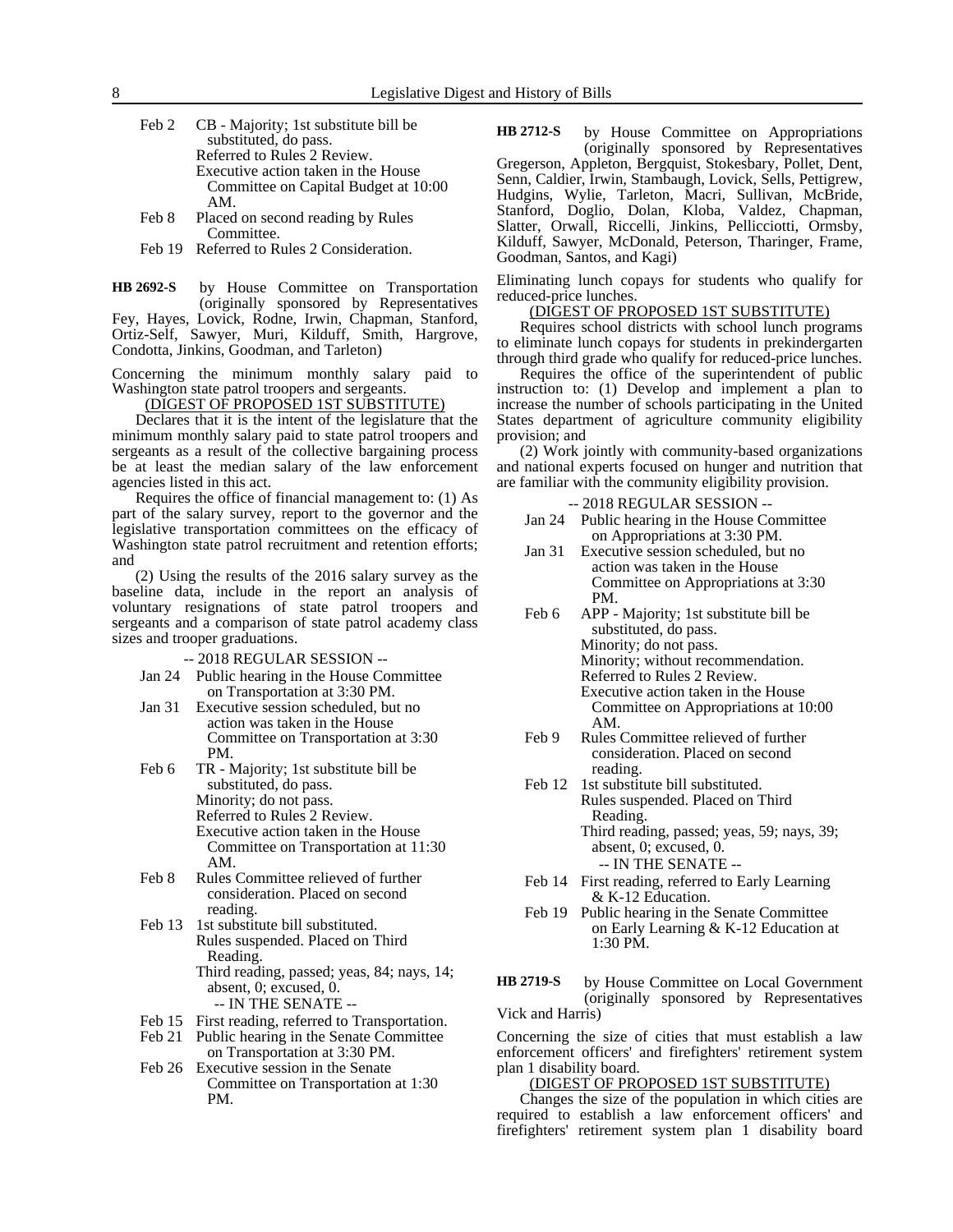having jurisdiction over members employed by those cities.

- -- 2018 REGULAR SESSION --
- Jan 23 Public hearing in the House Committee on Local Government at 10:00 AM.
- Jan 30 Executive session scheduled, but no action was taken in the House Committee on Local Government at 10:00 AM.
- Jan 31 Executive session scheduled, but no action was taken in the House Committee on Local Government at 9:00 AM.
- Feb 1 LG Majority; 1st substitute bill be substituted, do pass. Minority; do not pass. Executive action taken in the House Committee on Local Government at 1:30 PM.
- Feb 2 Referred to Appropriations.
- by House Committee on Transportation (originally sponsored by Representatives Shea, Eslick, and Condotta) **HB 2723-S**

Modifying the types of off-road vehicles subject to local government regulation.

(DIGEST OF PROPOSED 1ST SUBSTITUTE)

Authorizes certain cities and counties to designate a road or highway within its boundaries to be suitable for use by wheeled all-terrain vehicles in the same manner as for other off-road vehicles.

- -- 2018 REGULAR SESSION --
- Jan 25 Public hearing in the House Committee on Transportation at 3:30 PM.
- Jan 31 Executive session scheduled, but no action was taken in the House Committee on Transportation at 3:30 PM.
- Feb 6 TR Majority; 1st substitute bill be substituted, do pass. Referred to Rules 2 Review. Executive action taken in the House Committee on Transportation at 11:30 AM.
- Feb 13 Rules Committee relieved of further consideration. Placed on second reading. 1st substitute bill substituted.
	- Rules suspended. Placed on Third Reading.
	- Third reading, passed; yeas, 98; nays, 0; absent, 0; excused, 0.
		- -- IN THE SENATE --
- Feb 15 First reading, referred to Transportation.
- Feb 20 Public hearing in the Senate Committee on Transportation at 3:30 PM.

by House Committee on Finance (originally sponsored by Representatives Jinkins, Steele, Chapman, Wilcox, Blake, Eslick, Haler, Tharinger, and Slatter) **HB 2730-S**

Encouraging employers to promote and support workers' educational attainment.

# (DIGEST OF PROPOSED 1ST SUBSTITUTE)

Provides a business and occupation tax credit and a public utility tax credit to employers with fewer than fifty employees for the full amount of approved contributions to qualified educational expenses of eligible employees.

Requires the department of revenue to keep a running total of credits approved for each calendar year.

Requires the application for the tax credits to be submitted to the department before making a contribution to qualified educational expenses.

Expires December 31, 2029.

- -- 2018 REGULAR SESSION --
- Jan 30 Public hearing in the House Committee on Finance at 3:30 PM.
- Feb 5 FIN Majority; 1st substitute bill be substituted, do pass. Executive action taken in the House Committee on Finance at 8:00 AM.
- Feb 6 Referred to Appropriations.

by House Committee on Judiciary **HB 2731-S**

(originally sponsored by Representatives Jinkins, Macri, Cody, Tharinger, Kilduff, Slatter, Clibborn, Stonier, Valdez, Robinson, Riccelli, Hansen, Orwall, Stanford, Gregerson, Doglio, and Frame)

Concerning collection of medical debt.

(DIGEST OF PROPOSED 1ST SUBSTITUTE)

Requires the state institute for public policy to: (1) Conduct a study of medical debt in the state; and

(2) Include in the report, a systematic review of the prevalence and impact of medical debt on Washingtonians and a comparison of the laws and practices regarding medical debt collection in this state with those in other states.

Allows the state institute for public policy, in conducting its analysis, to work with the administrative office of the courts and individual courts to access necessary data.

Expires January 1, 2020.

-- 2018 REGULAR SESSION --

- Jan 18 Public hearing in the House Committee on Judiciary at 1:30 PM.
- Feb 1 JUDI Majority; 1st substitute bill be substituted, do pass.
	- Minority; do not pass. Executive action taken in the House
		- Committee on Judiciary at 1:30 PM.
- Feb 2 Referred to Appropriations.

by House Committee on Agriculture & Natural Resources (originally sponsored by Representatives Orcutt, Chapman, Maycumber, Tharinger, Dent, Kretz, Blake, Fitzgibbon, and Muri) **HB 2733-S**

Establishing a prescribed burn certification program at the department of natural resources.

(DIGEST OF PROPOSED 1ST SUBSTITUTE)

Requires the department of natural resources to: (1) Create a prescribed fire program, in support of the goals and strategies identified in the 20-year forest health strategic plan and pursuant to the forest health treatment framework; and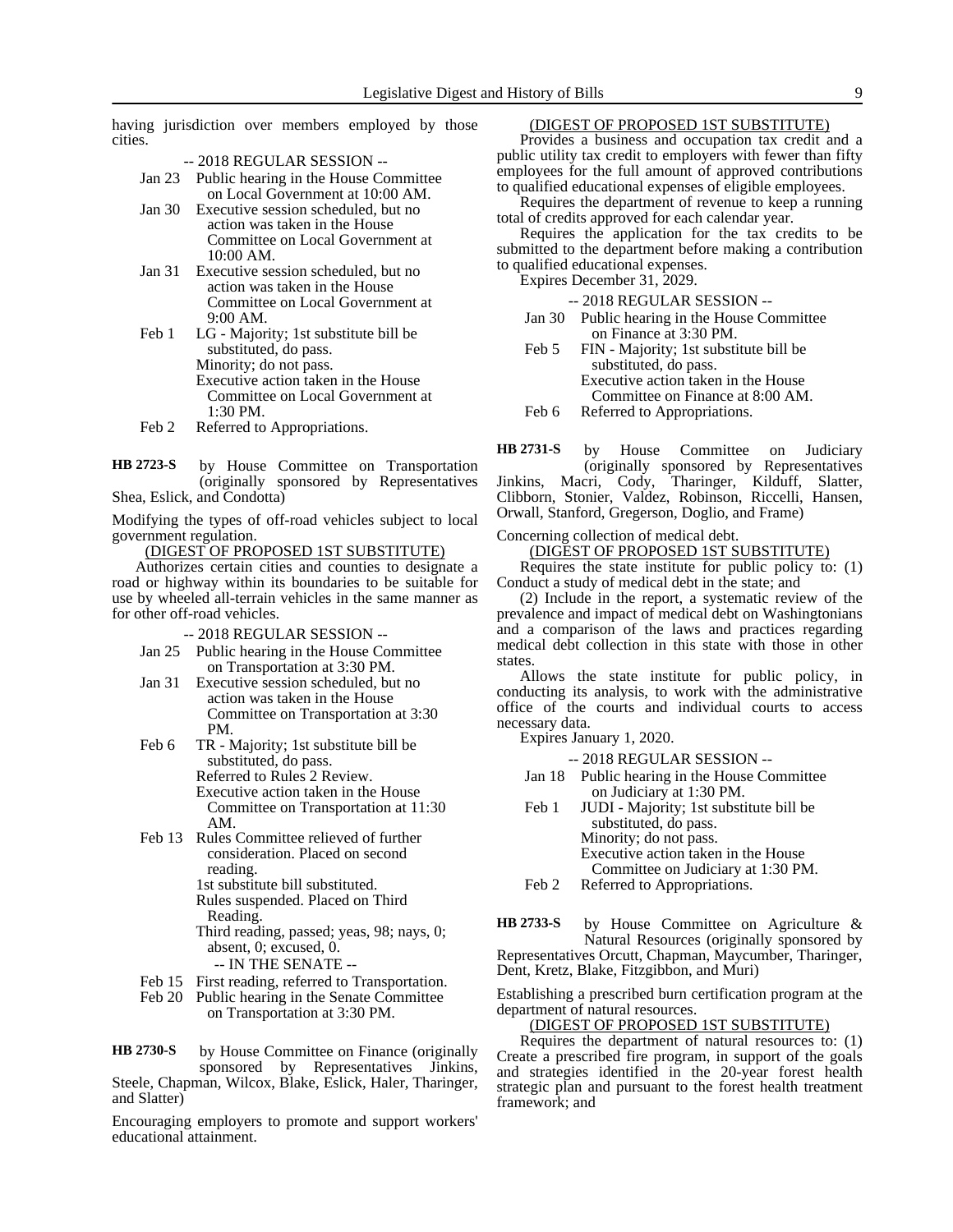(2) Create a prescribed burn manager certification program for those who practice prescribed burning in the state.

- -- 2018 REGULAR SESSION --
- Jan 25 Public hearing in the House Committee on Agriculture & Natural Resources at 1:30 PM.
- Feb 1 AGNR Majority; 1st substitute bill be substituted, do pass.
	- Executive action taken in the House Committee on Agriculture & Natural Resources at 1:30 PM.
- Feb 2 Referred to Appropriations.<br>Feb 5 Public hearing in the House
- Public hearing in the House Committee on Appropriations at 1:30 PM.
- Feb 6 APP Majority; do pass 1st substitute bill proposed by Agriculture & Natural Resources. Referred to Rules 2 Review. Executive action taken in the House Committee on Appropriations at 10:00
- AM. Feb 8 Rules Committee relieved of further consideration. Placed on second reading.
- Feb 12 1st substitute bill not substituted.
- Feb 20 Public hearing in the Senate Committee on Agriculture, Water, and Natural Resources & Parks at 1:30 PM.
- Feb 22 Executive action taken in the Senate Committee on Agriculture, Water, and Natural Resources & Parks at 1:30 PM.
- Feb 24 Public hearing in the Senate Committee on Ways & Means at 9:00 AM.
- Feb 26 Executive session scheduled, but no action was taken in the Senate Committee on Ways & Means at 10:00 AM.

by House Committee on Agriculture & Natural Resources (originally sponsored by Representatives Springer, Graves, Slatter, McBride, Goodman, Rodne, Appleton, and Tharinger) **HB 2743-S**

Concerning the integration of reclaimed water, water system planning, and groundwater source protection.

(DIGEST OF PROPOSED 1ST SUBSTITUTE)

Requires a permit applicant or permittee to enter into a written agreement with an affected group A public water system before he or she may convey, distribute, store, supply, or use reclaimed water at one or more locations within, or in hydrologic connection to, an aquifer or groundwater source covered by a critical aquifer recharge area, a wellhead protection area, or a sole source aquifer area.

Authorizes an affected group A public water system to waive the agreement requirement for a period of time not to exceed the term of the reclaimed water permit.

Requires the department of health and the department of ecology to provide reasonable technical assistance on certain issues, if jointly requested by a group A water system and a reclaimed water permit applicant or permittee.

-- 2018 REGULAR SESSION --

- Jan 24 Public hearing in the House Committee on Agriculture & Natural Resources at 8:00 AM.
- Jan 31 Executive session scheduled, but no action was taken in the House Committee on Agriculture & Natural Resources at 8:00 AM.
- Feb 1 AGNR Majority; 1st substitute bill be substituted, do pass. Executive action taken in the House Committee on Agriculture & Natural Resources at 1:30 PM.
- Feb 2 Referred to Rules 2 Review.
- by House Committee on State Govt, Elections & IT (originally sponsored by Representatives Condotta and Steele) **HB 2774-S**

Exempting information relating to the regulation of explosives from public disclosure.

#### (DIGEST OF PROPOSED 1ST SUBSTITUTE)

Exempts the following from disclosure under the public records act: Records obtained and reports submitted as required by the Washington state explosives act.

Requires the public records exemptions accountability committee, by December 1, 2022, to prepare and submit a report to the legislature that includes recommendations on whether the exemption created above should be continued, modified, or terminated.

- Jan 26 Public hearing, executive session scheduled, but no action was taken in the House Committee on State Government, Elections & Information Technology at 8:00 AM.
- Jan 30 Executive session scheduled, but no action was taken in the House Committee on State Government, Elections & Information Technology at 8:00 AM.
- Feb 2 SEIT Majority; 1st substitute bill be substituted, do pass. Referred to Rules 2 Review. Executive action taken in the House Committee on State Government and Elections & Information Technology at 8:00 AM.
- Feb 6 Placed on second reading by Rules Committee.
- Feb 13 1st substitute bill substituted. Rules suspended. Placed on Third Reading. Third reading, passed; yeas, 96; nays, 2; absent, 0; excused, 0.
	- -- IN THE SENATE --
- Feb 15 First reading, referred to State Government, Tribal Relations & Elections.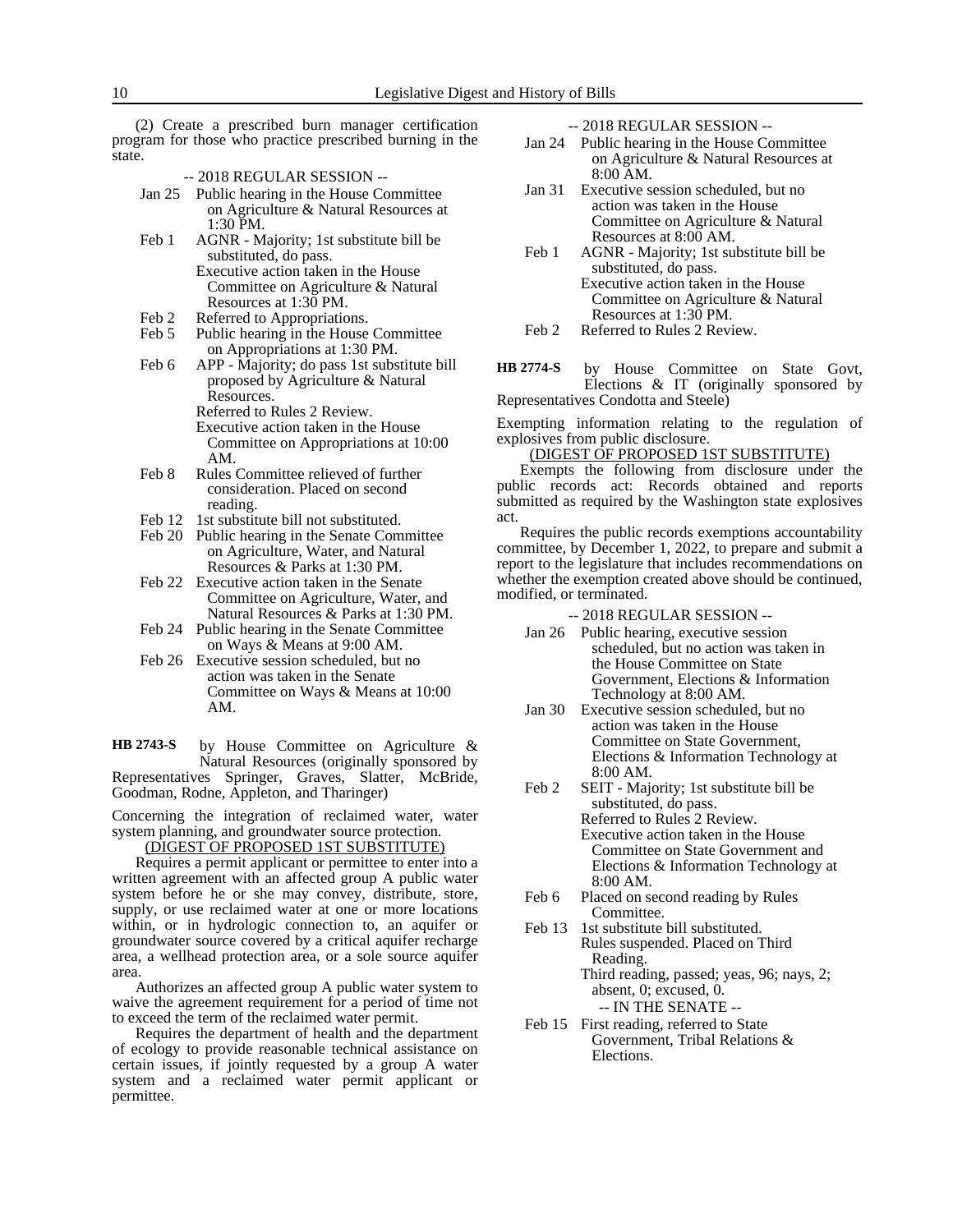by House Committee on Transportation (originally sponsored by Representatives Kilduff, Stambaugh, Chapman, Muri, and Doglio) **HB 2782-S**

Concerning electric-assisted bicycles.

# (DIGEST OF PROPOSED 1ST SUBSTITUTE)

Modifies electric-assisted bicycle provisions with regard to: Permanently affixed labels from the manufacturer or distributor; driver's license not required for operation; and prohibitions on where they may be driven.

Requires an electric-assisted bicycle's electric motor to have a power output of no more than seven hundred fifty watts and meet the requirements of either a class 1 electric-assisted bicycle, class 2 electric-assisted bicycle, or class 3 electric-assisted bicycle.

-- 2018 REGULAR SESSION --

Jan 31 Public hearing in the House Committee on Transportation at 3:30 PM.

Feb 6 TR - Majority; 1st substitute bill be substituted, do pass. Minority; do not pass. Referred to Rules 2 Review. Executive action taken in the House Committee on Transportation at 11:30 AM.

by House Committee on Appropriations (originally sponsored by Representatives Kilduff and Muri) **HB 2786-S**

Concerning membership in the law enforcement officers' and firefighters' retirement system plan 2 for firefighters employed by the department of corrections or the department of social and health services and serving at a prison or civil commitment center located on an island.

# (DIGEST OF PROPOSED 1ST SUBSTITUTE)

Authorizes a member of plan 2 of the law enforcement officers' and firefighters' retirement system who was a member of the public employees' retirement system while employed by the department of social and health services or the department of corrections as a firefighter serving at a prison or civil commitment center on an island to: (1) Remain a member of the public employees' retirement system;

(2) Leave any service credit earned as a member of the public employees' retirement system in that system, and have all future service earned in the law enforcement officers' and firefighters' retirement system plan 2, becoming a dual member; or

(3) Make an election, filed with the department of retirement systems, to transfer service credit previously earned as a firefighter for the department of corrections or the department of social and health services in the public employees' retirement system plan 2 or plan 3 to the law enforcement officers' and firefighters' retirement system plan 2.

-- 2018 REGULAR SESSION --

- Jan 29 Public hearing in the House Committee on Appropriations at 3:30 PM.
- Feb 6 APP Majority; 1st substitute bill be substituted, do pass. Minority; do not pass. Referred to Rules 2 Review.

Executive action taken in the House Committee on Appropriations at 10:00 AM.

- Feb 9 Rules Committee relieved of further consideration. Placed on second reading.
- Feb 13 1st substitute bill substituted. Rules suspended. Placed on Third Reading. Third reading, passed; yeas, 94; nays, 4; absent, 0; excused, 0. -- IN THE SENATE --
- 
- Feb 15 First reading, referred to Ways & Means. Feb 24 Public hearing in the Senate Committee
- on Ways & Means at 9:00 AM.
- Feb 26 Executive action taken in the Senate Committee on Ways & Means at 10:00 AM.

by House Committee on Early Learning & Human Services (originally sponsored by Representatives Caldier, Kilduff, Dent, Senn, Frame, Doglio, McDonald, Pollet, and Santos) **HB 2787-S**

Concerning creation of the select committee on supported employment services for individuals with developmental disabilities.

# (DIGEST OF PROPOSED 1ST SUBSTITUTE)

Creates the select committee on supported employment services for individuals with developmental disabilities.

Expires December 30, 2018.

-- 2018 REGULAR SESSION --

- Jan 31 Public hearing in the House Committee on Early Learning & Human Services at 1:30 PM.
- Feb 2 ELHS Majority; 1st substitute bill be substituted, do pass. Referred to Rules 2 Review. Executive action taken in the House Committee on Early Learning & Human Services at 8:00 AM.
- Feb 12 Placed on second reading by Rules Committee.
- Feb 19 Referred to Rules 2 Consideration.

by House Committee on Judiciary (originally sponsored by Representative Kraft) **HB 2790-S**

Concerning the condominium and homeowners' association dispute resolution program.

(DIGEST OF PROPOSED 1ST SUBSTITUTE)

Requires the attorney general to establish a pilot program for the resolution of condominium and homeowners' association disputes in Clark, King, and Spokane counties to provide owners and associations with a cost-effective and time-efficient process to resolve disputes regarding alleged violations of the horizontal property regimes act (condominiums), the condominium act, and the laws of homeowners' associations.

Requires the chief administrative law judge, when requested by the attorney general, to assign an administrative law judge to conduct proceedings under this act.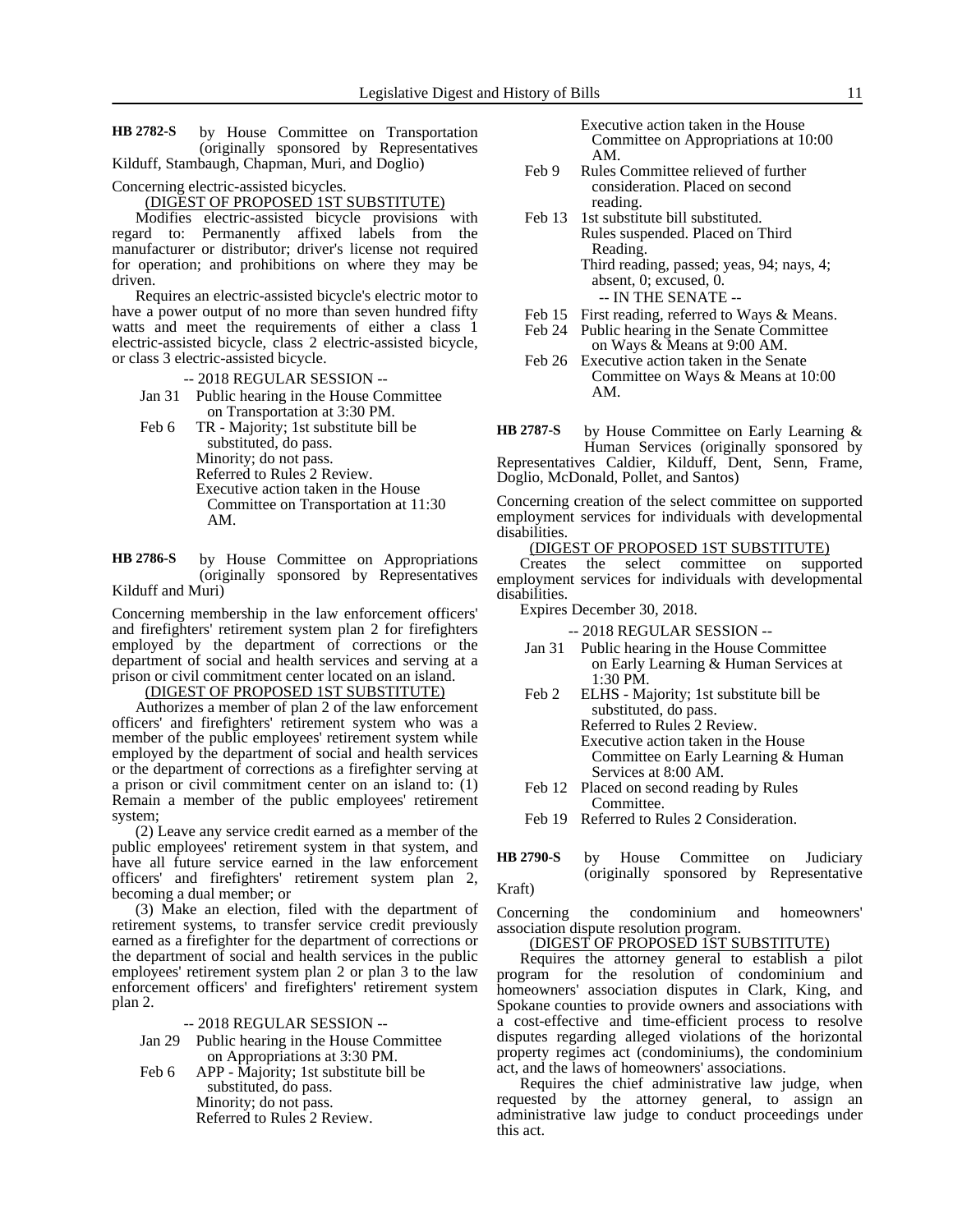-- 2018 REGULAR SESSION --

| Jan 30 | Public hearing in the House Committee   |
|--------|-----------------------------------------|
|        | on Judiciary at 10:00 AM.               |
| Feb 1  | JUDI - Majority; 1st substitute bill be |
|        | substituted, do pass.                   |

- Minority; do not pass. Executive action taken in the House Committee on Judiciary at 1:30 PM.
- Feb 2 Referred to Appropriations.
- by House Committee on Judiciary (originally sponsored by Representatives Kilduff, Senn, and Hayes) **HB 2791-S**

Concerning faith-based exemptions regarding criminal mistreatment of children and vulnerable adults.

(DIGEST OF PROPOSED 1ST SUBSTITUTE)

Addresses Christian science treatment, faith-based exemptions, and the criminal mistreatment of children and vulnerable adults.

-- 2018 REGULAR SESSION --

- Jan 18 Executive session scheduled, but no action was taken in the House Committee on Judiciary at 1:30 PM.
- Feb 1 JUDI Majority; 1st substitute bill be substituted, do pass. Executive action taken in the House Committee on Judiciary at 1:30 PM.
- Feb 2 Referred to Rules 2 Review.
- Feb 8 Placed on second reading by Rules Committee.
- Feb 19 Referred to Rules 2 Consideration.

by House Committee on Early Learning & Human Services (originally sponsored by Representatives Kagi and Jinkins) **HB 2798-S**

Concerning the baby court initiative.

(DIGEST OF PROPOSED 1ST SUBSTITUTE)

Creates the baby court initiative to support early interventions with parents of young children who are found to be dependent.

Defines "baby court" as a therapeutic court that provides an intensive court process for families with a child under age three who has been found dependent pursuant to chapter 13.34 RCW (the juvenile court act).

Requires the family and juvenile court improvement grant program to: (1) Develop standards for baby courts;

(2) Develop a process where a superior court may apply for grant funds from the grant program to establish a baby court;

(3) Distribute grant funds to support baby courts in two superior courts that serve rural and urban populations;

(4) Develop and define the outcome measures for baby courts;

(5) Collect outcome measure data that is included in an annual report that summarizes the results of baby courts during the previous year; and

(6) Sponsor and coordinate training for judicial officers and other professionals that participate in baby courts receiving grant funding.

-- 2018 REGULAR SESSION --

Jan 31 Public hearing in the House Committee on Early Learning & Human Services at 1:30 PM.

Feb 2 ELHS - Majority; 1st substitute bill be substituted, do pass. Referred to Appropriations. Executive action taken in the House Committee on Early Learning & Human Services at 8:00 AM.

by House Committee on Technology & Economic Development (originally sponsored by Representatives Smith, McCabe, and Young) **HB 2814-S**

Studying state policies and programs that impact the affordability of retail electric bills in Washington state.

# (DIGEST OF PROPOSED 1ST SUBSTITUTE)

Requires the joint legislative audit and review committee to: (1) In order to facilitate a study of state policies and programs that have an impact on the affordability of retail electric bills in the state, submit a report that contains an inventory of state policies, programs, incentives, and tax preferences that may have a direct or indirect impact on retail electric rates in the state, including items that regulate greenhouse gas emissions from the electric power generation, transmission, and distribution sector of the economy; and

(2) Consult with the department of commerce, the department of ecology, the Washington State University extension energy office, the utilities and transportation commission, and electric utilities in completing the inventory and an assessment.

Expires June 1, 2019.

-- 2018 REGULAR SESSION --

- Jan 25 Public hearing in the House Committee on Technology & Economic Development at 1:30 PM.
- Jan 31 Executive session scheduled, but no action was taken in the House Committee on Technology & Economic Development at 8:00 AM.
- Feb 1 TED Majority; 1st substitute bill be substituted, do pass. Executive action taken in the House Committee on Technology & Economic Development at 1:30 PM.
- Feb 2 Referred to Appropriations.<br>Feb 5 Public hearing in the House
- Public hearing in the House Committee on Appropriations at 1:30 PM.
- Feb 6 APP Majority; do pass 1st substitute bill proposed by Technology & Economic Development. Referred to Rules 2 Review. Executive action taken in the House
	- Committee on Appropriations at 10:00 AM.
- Feb 8 Rules Committee relieved of further consideration. Placed on second reading.
- Feb 19 Referred to Rules 2 Consideration.

by House Committee on Judiciary (originally sponsored by Representatives Steele, McBride, Muri, Johnson, Caldier, Valdez, Eslick, and Gregerson) **HB 2822-S**

Concerning service animals.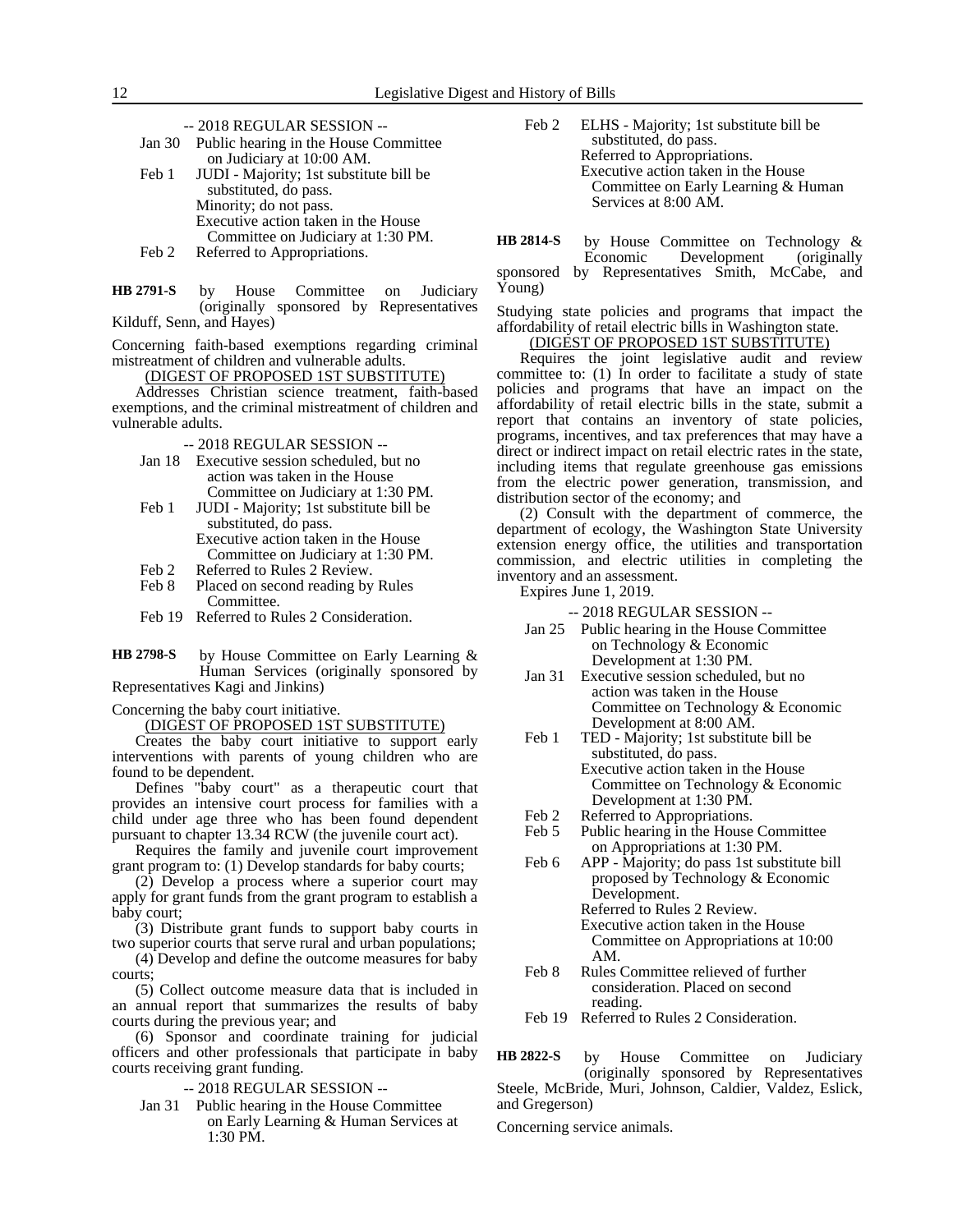#### (DIGEST OF PROPOSED 1ST SUBSTITUTE)

Penalizes the intentional misrepresentation of a service animal.

States that a person has committed a civil infraction and will be assessed a monetary penalty for the crime of misrepresentation of a service animal. The maximum penalty and default amount is five hundred dollars.

-- 2018 REGULAR SESSION --

- Jan 31 Public hearing in the House Committee on Judiciary at 8:00 AM.
- Feb 1 JUDI Majority; 1st substitute bill be substituted, do pass. Minority; do not pass. Executive action taken in the House Committee on Judiciary at 1:30 PM.
- Feb 2 Referred to Rules 2 Review.
- Feb 6 Placed on second reading by Rules Committee.
- Feb 8 1st substitute bill substituted. Rules suspended. Placed on Third Reading. Third reading, passed; yeas, 98; nays, 0;

absent, 0; excused, 0.

-- IN THE SENATE --

- Feb 10 First reading, referred to Law & Justice.
- Feb 15 Public hearing in the Senate Committee on Law & Justice at 10:00 AM.
- Feb 19 Executive session scheduled, but no action was taken in the Senate Committee on Law & Justice at 10:00 AM.
- Feb 22 LAW Majority; do pass. Executive action taken in the Senate Committee on Law & Justice at 10:00 AM.
- Feb 23 Passed to Rules Committee for second reading.
- Feb 26 Placed on second reading by Rules Committee.

by House Committee on Judiciary (originally sponsored by Representatives Senn, Chapman, Clibborn, Vick, Springer, Appleton, and Barkis) **HB 2831-S**

Concerning construction defect actions.

(DIGEST OF PROPOSED 1ST SUBSTITUTE)

Requires the board of directors of a unit owners' association or a homeowners' association, before service of a summons and complaint on a defendant, with respect to construction defect actions, to mail or deliver written notice to the last known address of each construction professional against whom an action is proposed.

-- 2018 REGULAR SESSION --

- Jan 31 Public hearing in the House Committee on Judiciary at 8:00 AM.
- Feb 1 JUDI Majority; 1st substitute bill be substituted, do pass. Executive action taken in the House Committee on Judiciary at 1:30 PM.
- Feb 2 Referred to Rules 2 Review.
- Feb 9 Rules Committee relieved of further consideration. Placed on second reading.
- Feb 19 Referred to Rules 2 Consideration.

by Representatives Vick, Harris, Kraft, Walsh, Hayes, Manweller, Taylor, Pike, Young, **HB 3000**

Maycumber, Van Werven, Hargrove, Caldier, and Chandler

Providing property tax relief to all Washingtonians for taxes levied for collection in 2018.

Lowers the property tax rate and issues property tax refunds for calendar year 2018 in order to return excess state revenue back to the taxpayers.

-- 2018 REGULAR SESSION --

Feb 26 First reading, referred to Finance (Not Officially read and referred until adoption of Introduction report).

# **Senate Bills**

by Senate Committee on Energy, Environment & Technology (originally sponsored by Senators Carlyle, Ranker, Palumbo, Nelson, Pedersen, Frockt, Billig, Rolfes, McCoy, Keiser, Wellman, Liias, Hunt, Chase, Saldaña, and Kuderer; by request of Governor Inslee) **SB 6203-S**

Reducing carbon pollution by investing in rural economic development and a clean energy economy.

(DIGEST OF PROPOSED 1ST SUBSTITUTE)

Imposes a carbon pollution tax on: (1) The sale or use within this state of fossil fuels, including fossil fuels used in generating electricity; or

(2) The sale or consumption within this state of electricity generated through the combustion of fossil fuels.

Requires the department of revenue to convene a stakeholder work group to examine the integration of carbon pricing in electricity markets within the state and transactions with markets outside the state.

Creates the joint committee on climate programs oversight and requires the committee to be responsible for ongoing review of the implementation of the carbon pollution tax and funding from the revenue of that tax.

Creates the pollution cleanup fund advisory board within the executive office of the governor to oversee implementation of this act toward reducing pollution and facilitating the transition to a clean energy economy.

Creates an economic and environmental justice oversight panel as a subcommittee of the pollution cleanup fund advisory board.

Prohibits a state agency from adopting or enforcing a statewide program that sets a greenhouse gas emissions cap or charge.

Requires the utilities and transportation commission and the department of commerce to create a technical standards committee and a technical advisory committee, as appropriate, to advise certain parties on utility reinvestment of certain credited money.

Establishes clean energy investment programs and plans.

Creates the carbon pollution reduction account, the energy transformation account, the transition assistance account, the water and natural resources resilience account, and the rural economic development account.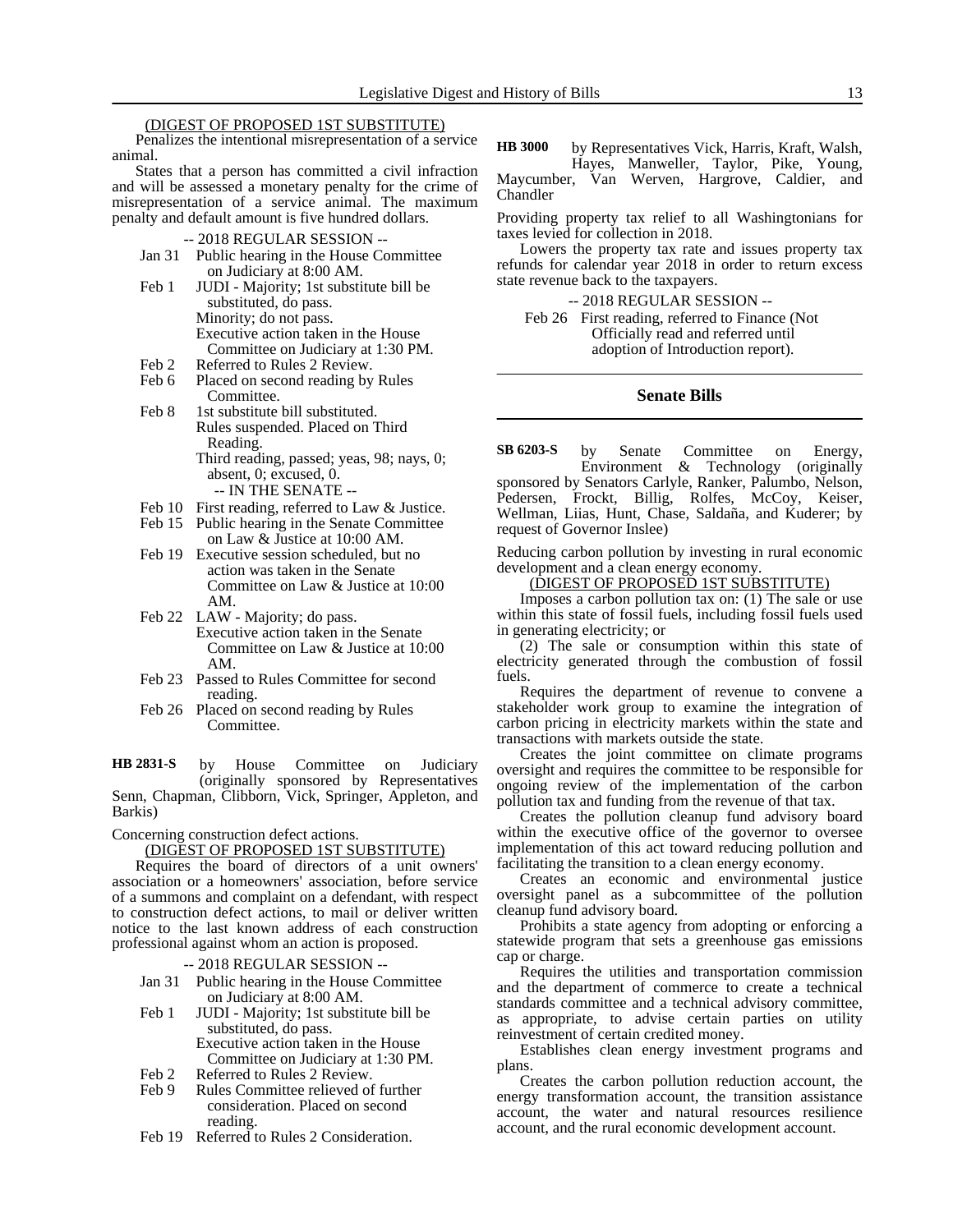Makes an appropriation from the rural economic development account to the department of commerce for providing local governments, communities, public and private entities, and consumer-owned and investor-owned energy utilities to develop strategies and plans for deployment of broadband infrastructure and access to broadband services to unserved and underserved areas of the state.

- -- 2018 REGULAR SESSION --
- Jan 16 Public hearing in the Senate Committee on Energy and Environment & Technology at 10:00 AM.
- Feb 1 EENT Majority; 1st substitute bill be substituted, do pass. And refer to Ways & Means. Minority; do not pass. Minority; without recommendation. Executive action taken in the Senate Committee on Energy and Environment & Technology at 6:00 PM.
- Feb 2 Referred to Ways & Means.
- Feb 15 Public hearing in the Senate Committee on Ways & Means at 3:30 PM.
- Feb 22 WM Majority; 2nd substitute bill be substituted, do pass. Minority; do not pass. Minority; without recommendation. Executive action taken in the Senate Committee on Ways & Means at 3:30 PM.
- Feb 23 Passed to Rules Committee for second reading.
- by Senate Committee on Ways & Means (originally sponsored by Senators Darneille, Miloscia, O'Ban, Rivers, Frockt, and Hunt) **SB 6309-S**

Extending the timeline for completing a family assessment response.

(DIGEST OF PROPOSED 1ST SUBSTITUTE)

Changes the timeline, from ninety days to one hundred twenty days, in which the family assessment response services can be offered with parental agreement.

-- 2018 REGULAR SESSION --

- Jan 22 Public hearing in the Senate Committee on Human Services & Corrections at  $1:30 \text{ PM}$
- Jan 24 Executive action taken in the Senate Committee on Human Services & Corrections at 1:30 PM.
- Feb 5 Public hearing in the Senate Committee on Ways & Means at 10:00 AM.
- Feb 6 WM Majority; 1st substitute bill be substituted, do pass. Minority; without recommendation. Passed to Rules Committee for second reading. Executive action taken in the Senate Committee on Ways & Means at 10:00
- AM. Feb 8 Placed on second reading by Rules Committee.
- Feb 12 1st substitute bill substituted. Rules suspended. Placed on Third Reading.

Third reading, passed; yeas, 47; nays, 0; absent, 0; excused, 2. -- IN THE HOUSE --

- Feb 14 First reading, referred to Early Learning & Human Services (Not Officially read and referred until adoption of Introduction report).
- Feb 20 Public hearing in the House Committee on Early Learning & Human Services at 8:00 AM.
- Feb 21 ELHS Majority; do pass. Executive action taken in the House Committee on Early Learning & Human Services at 1:30 PM.
- Feb 23 Referred to Appropriations.<br>Feb 24 Public hearing in the House
- Public hearing in the House Committee on Appropriations at 10:00 AM.
- Feb 26 Executive session in the House Committee on Appropriations at 11:00 AM.
- by Senate Committee on Local Government (originally sponsored by Senators Dhingra, Fain, Nelson, Hasegawa, Hunt, Palumbo, and Saldaña) **SB 6314-S**

Extending the existing state property tax exemption for residences of senior citizens and disabled persons to local regular property taxes.

# (DIGEST OF PROPOSED 1ST SUBSTITUTE)

Provides a local regular property tax exemption on the residences of senior citizens and disabled persons.

- -- 2018 REGULAR SESSION -- Feb 1 LGOV - Majority; 1st substitute bill be substituted, do pass. And refer to Ways & Means. Minority; without recommendation. Public hearing and executive action taken in the Senate Committee on Local Government at 1:30 PM.
- Feb 2 Referred to Ways & Means.<br>Feb 5 Public hearing in the Senate
- Public hearing in the Senate Committee on Ways & Means at 10:00 AM.
- Feb 6 WM Majority; do pass 1st substitute bill proposed by Local Government. Passed to Rules Committee for second reading.
	- Executive action taken in the Senate Committee on Ways & Means at 10:00 AM.
- Feb 13 Placed on second reading by Rules Committee.
- Feb 22 Senate Rules "X" file.

by Senate Committee on Agriculture, Water, Natural Resources & Parks (originally sponsored by Senators Takko, Warnick, and Van De Wege; by request of Department of Agriculture) **SB 6318-S**

Clarifying existing law by creating a new intrastate food safety and security chapter from existing intrastate food safety laws and moving certain provisions in the intrastate commerce food, drugs, and cosmetics act to the titles of the agencies that administer the provisions.

(DIGEST OF PROPOSED 1ST SUBSTITUTE) Establishes the food safety and security act.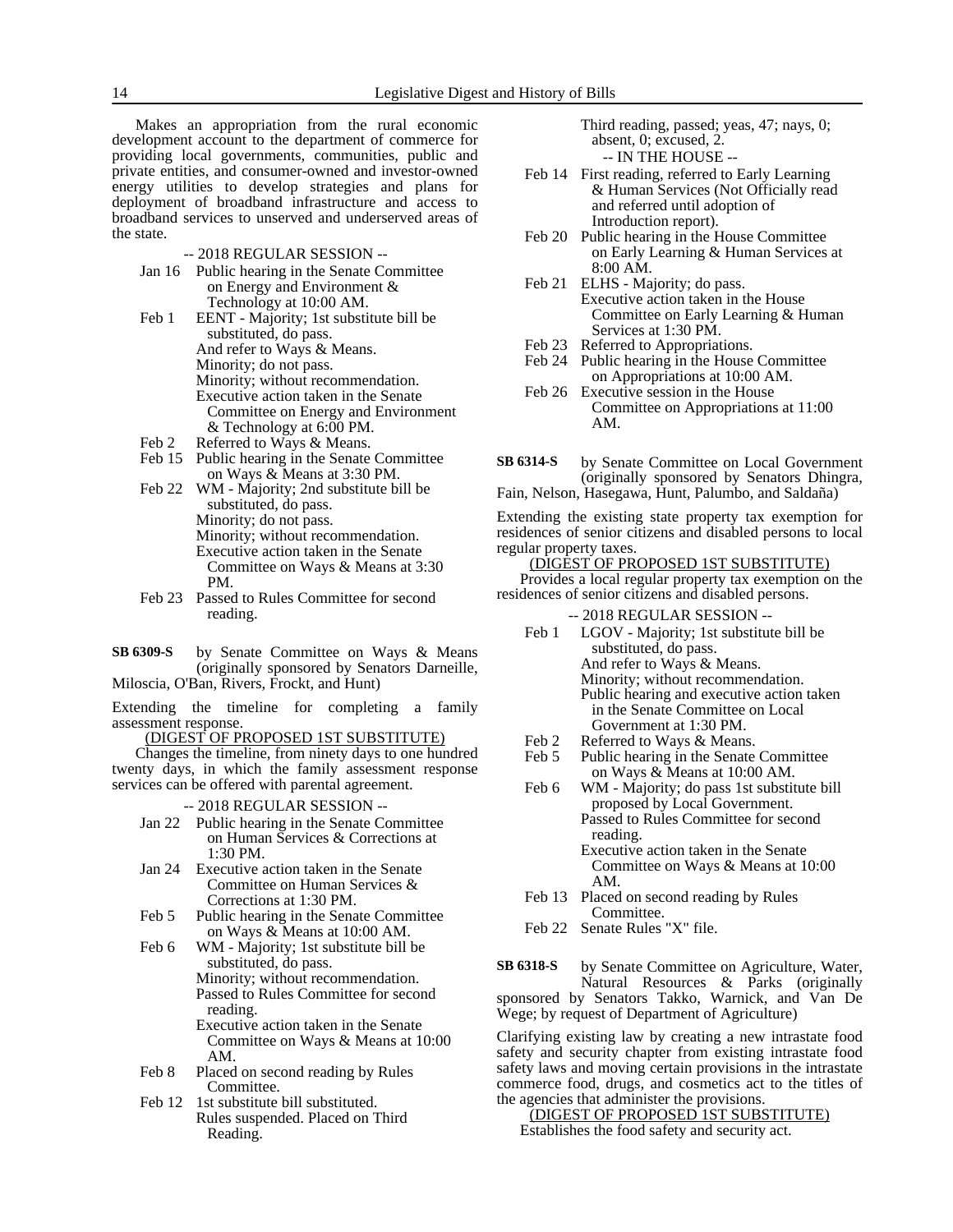Protects the public from adulteration, misbranding, and false advertisement of food in intrastate commerce; and promotes uniformity with federal law, governmental transparency, and regulatory fairness.

Clarifies existing law by creating a new intrastate food safety and security chapter from existing intrastate food safety laws and moving certain provisions in the intrastate commerce in food, drugs, and cosmetics act to the titles of the agencies that administer the provisions.

-- 2018 REGULAR SESSION --

- Jan 25 Public hearing in the Senate Committee on Agriculture, Water, and Natural Resources & Parks at 1:30 PM.
- Feb 1 AWNP Majority; 1st substitute bill be substituted, do pass. Executive action taken in the Senate Committee on Agriculture, Water, and Natural Resources & Parks at 1:30 PM.
- Feb 2 Passed to Rules Committee for second reading.
- Feb 6 Placed on second reading consent calendar.
- Feb 8 1st substitute bill substituted. Rules suspended. Placed on Third Reading. Third reading, passed; yeas, 47; nays, 0; absent, 0; excused, 2.
	- -- IN THE HOUSE --
- Feb 12 First reading, referred to Agriculture  $\&$ Natural Resources (Not Officially read and referred until adoption of Introduction report).
- Feb 14 Public hearing in the House Committee on Agriculture & Natural Resources at 8:00 AM.
- Feb 20 AGNR Majority; do pass. Minority; do not pass. Executive action taken in the House Committee on Agriculture & Natural Resources at 10:00 AM.
- Feb 23 Referred to Rules 2 Review.

by Senate Committee on Law & Justice (originally sponsored by Senators Dhingra, Angel, and Darneille; by request of Department of Social and Health Services) **SB 6334-S**

Concerning child support, but only including a parent's obligation to provide medical support, use of electronic funds transfers, notice of noncompliance, adoption of the economic table recommended by the child support work group, and references to the federal poverty level in selfsupport reserve limitations.

# (DIGEST OF PROPOSED 1ST SUBSTITUTE)

Modifies child support provisions regarding: Health care coverage; electronic funds transfers; the economic table for basic child support; minimum support obligation; and the self-support reserve.

- -- 2018 REGULAR SESSION --
- Jan 25 Public hearing in the Senate Committee on Law & Justice at 10:00 AM.
- Jan 30 Executive session scheduled, but no action was taken in the Senate Committee on Law & Justice at 10:00 AM.
- Feb 1 LAW Majority; 1st substitute bill be substituted, do pass. Executive action taken in the Senate Committee on Law & Justice at 10:00
- Feb 2 Passed to Rules Committee for second reading.
- Feb 6 Placed on second reading consent calendar.

AM.

- Feb 8 1st substitute bill substituted. Rules suspended. Placed on Third Reading. Third reading, passed; yeas, 47; nays, 0;
	- absent, 0; excused, 2. -- IN THE HOUSE --
- Feb 12 First reading, referred to Judiciary (Not Officially read and referred until adoption of Introduction report).
- Feb 15 Public hearing in the House Committee on Judiciary at 1:30 PM.
- Feb 22 JUDI Majority; do pass with amendment(s). Executive action taken in the House Committee on Judiciary at 12:30 PM. Feb 23 Referred to Rules 2 Review.
- by Senate Committee on Ways & Means (originally sponsored by Senators Conway, Bailey, Hobbs, Walsh, Hasegawa, Hunt, Mullet, Keiser, Palumbo, and Saldaña; by request of Select Committee on Pension Policy) **SB 6340-S**

Providing a benefit increase to certain retirees of the public employees' retirement system plan 1 and the teachers' retirement system plan 1.

# (DIGEST OF PROPOSED 1ST SUBSTITUTE)

Requires the beneficiaries who are receiving a monthly benefit from the teachers' retirement system plan 1 or the public employees' retirement system plan 1 to receive an increase to their monthly benefit of two percent multiplied by the beneficiaries' monthly benefit, not to exceed sixty-two dollars and fifty cents.

- -- 2018 REGULAR SESSION --
- Jan 23 Public hearing in the Senate Committee on Ways & Means at 3:30 PM.
- Feb 6 WM Majority; 1st substitute bill be substituted, do pass. Minority; without recommendation. Passed to Rules Committee for second reading.
	- Executive action taken in the Senate Committee on Ways & Means at 10:00 AM.
- Feb 8 Placed on second reading by Rules Committee.
- Feb 14 1st substitute bill substituted. Rules suspended. Placed on Third Reading. Third reading, passed; yeas, 48; nays, 0;

absent, 0; excused, 1. -- IN THE HOUSE --

Feb 15 First reading, referred to Appropriations (Not Officially read and referred until adoption of Introduction report).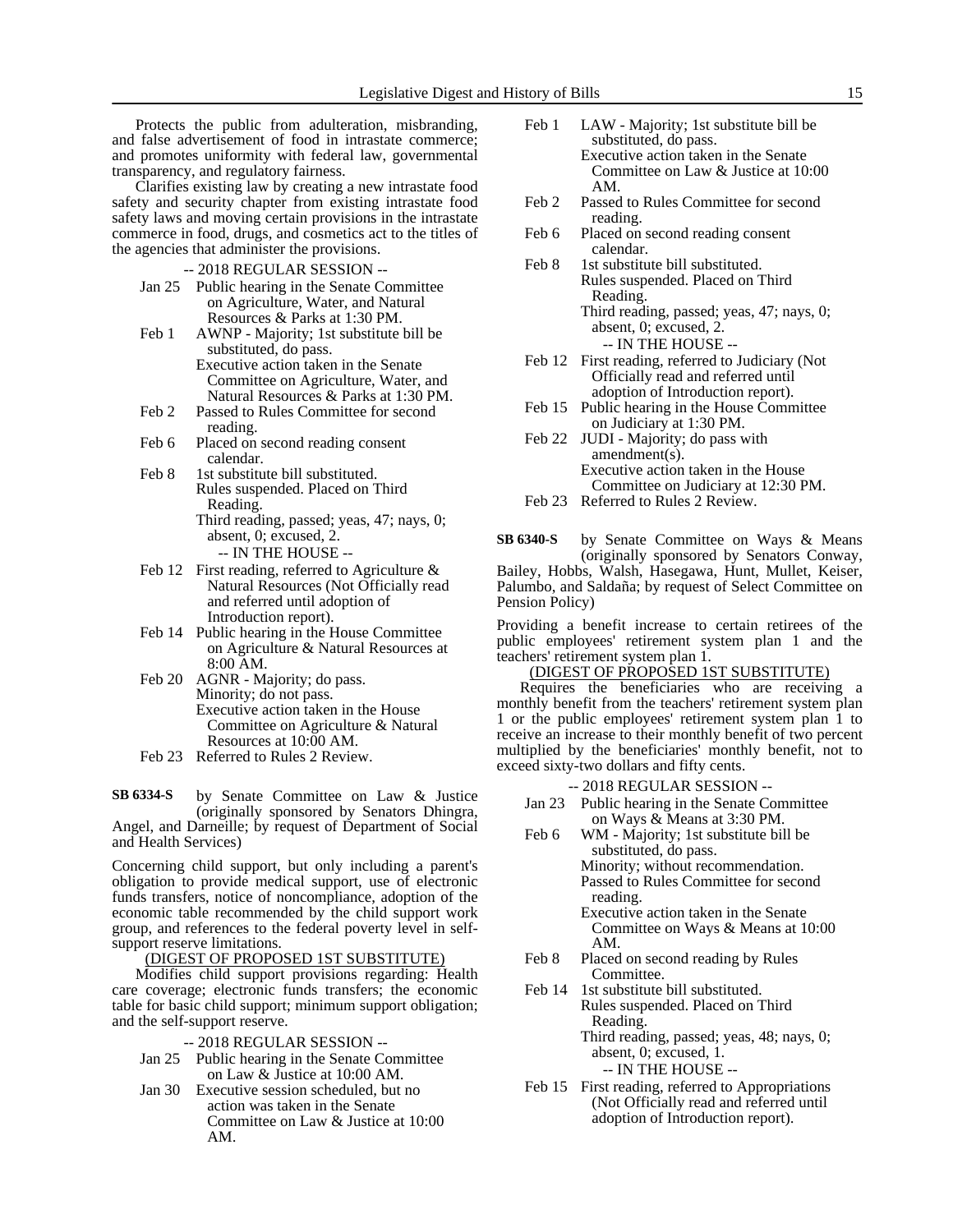| Feb 24 Public hearing in the House Committee |
|----------------------------------------------|
| on Appropriations at 10:00 AM.               |
| Feb 26 Executive session in the House        |
| Committee on Appropriations at 11:00         |
| AM.                                          |

by Senate Committee on Agriculture, Water, Natural Resources & Parks (originally sponsored by Senators Billig, Carlyle, Ranker, Van De Wege, Chase, Darneille, Hasegawa, Hunt, Keiser, Palumbo, and Rolfes) **SB 6345-S**

Concerning the use of hydraulic fracturing in the exploration for and production of oil and natural gas. (DIGEST OF PROPOSED 1ST SUBSTITUTE)

Imposes a moratorium, until December 31, 2028, on the use of hydraulic fracturing in the exploration for and production of oil and natural gas.

-- 2018 REGULAR SESSION --

- Jan 29 Public hearing in the Senate Committee on Agriculture, Water, and Natural Resources & Parks at 1:30 PM.
- Feb 1 AWNP Majority; 1st substitute bill be substituted, do pass. Minority; do not pass. Executive action taken in the Senate Committee on Agriculture, Water, and Natural Resources & Parks at 1:30 PM.
- Feb 2 Passed to Rules Committee for second reading.
- Feb 22 Senate Rules "X" file.

by Senate Committee on Ways & Means (originally sponsored by Senators Wagoner, Fortunato, Honeyford, Palumbo, Mullet, and Rivers) **SB 6347-S**

Expanding the property tax exemption for new and rehabilitated multiple-unit dwellings in urban centers. (DIGEST OF PROPOSED 1ST SUBSTITUTE)

Extends the property tax exemption for new and rehabilitated multifamily housing to increase the number of affordable housing units for low to moderate-income residents in certain urban growth areas.

-- 2018 REGULAR SESSION --

- Jan 18 Public hearing in the Senate Committee on Economic Development & International Trade at 8:00 AM.
- Jan 25 Executive action taken in the Senate Committee on Economic Development & International Trade at 8:00 AM.
- Jan 31 Public hearing in the Senate Committee on Ways & Means at 3:30 PM.

Feb 6 WM - Majority; 1st substitute bill be substituted, do pass. Minority; do not pass. Minority; without recommendation. Passed to Rules Committee for second reading. Executive action taken in the Senate Committee on Ways & Means at 10:00

- AM. Feb 8 Placed on second reading by Rules Committee.
- Feb 9 1st substitute bill substituted.

Rules suspended. Placed on Third Reading.

Third reading, passed; yeas, 43; nays, 4; absent, 0; excused, 2. -- IN THE HOUSE --

- Feb 13 First reading, referred to Community Development, Housing & Tribal Affairs (Not Officially read and referred until adoption of Introduction report).
- Feb 20 Public hearing in the House Committee on Community Development and Housing & Tribal Affairs at 10:00 AM.

Feb 22 CDHT - Majority; do pass with amendment(s). Minority; do not pass. Executive action taken in the House Committee on Community Development and Housing & Tribal Affairs at 1:30 PM.

Feb 23 Referred to Finance.

by Senate Committee on State Government, Tribal Relations & Elections (originally sponsored by Senators Warnick, Dhingra, Conway, and Van De Wege; by request of LEOFF Plan 2 Retirement Board) **SB 6377-S**

Addressing the definition of veteran.

(DIGEST OF PROPOSED 1ST SUBSTITUTE)

Designates the end of the Persian Gulf War as February 28, 1991, or ending on November 30, 1995, if the participant was awarded a campaign badge or medal for that period.

Includes in the definition of "combat veteran" a period of military service that would qualify for a campaign badge or medal.

-- 2018 REGULAR SESSION --

Feb 2 SGTE - Majority; 1st substitute bill be substituted, do pass. And refer to Ways & Means. Referred to Ways & Means. Public hearing, executive action taken in the Senate Committee on State Government, and Tribal Relations & Elections at 8:00 AM.

by Senate Committee on Ways & Means (originally sponsored by Senators Zeiger, Hobbs, Wellman, and Hasegawa) **SB 6389-S**

Regarding career and technical education in alternative learning experience programs.

<u>(DIGEST OF PROPOSED 1ST SUBSTIT</u>UTE)

States that, in addition to the allocation provided by the superintendent of public instruction to school districts for each student enrolled in an alternative learning experience course, if the course is a vocational alternative learning experience course, and is a site-based course, then the allocated state funding must also include vocational program funding enhancements.

-- 2018 REGULAR SESSION --

Jan 25 Public hearing in the Senate Committee on Early Learning & K-12 Education at 1:30 PM.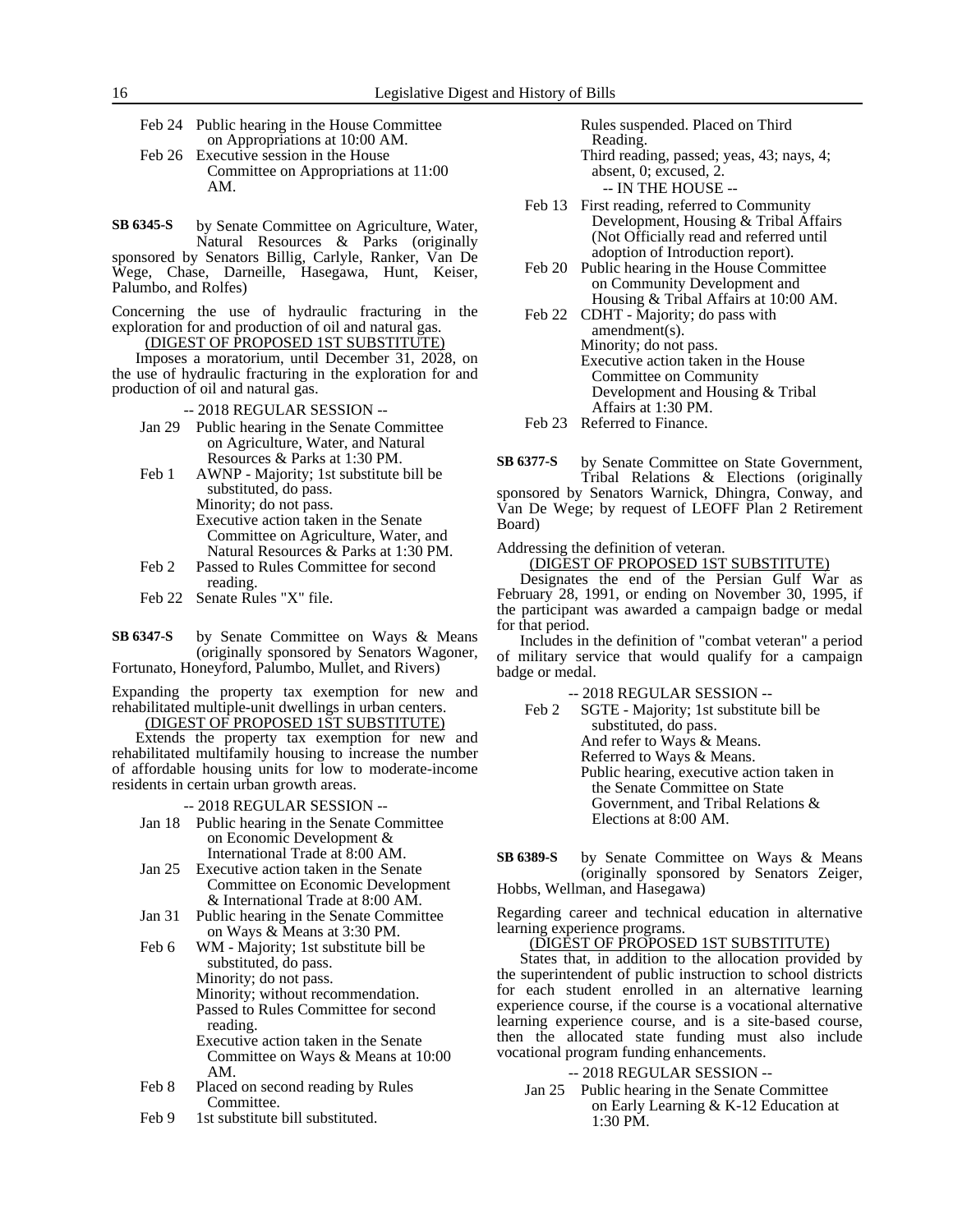- Jan 29 Executive action taken in the Senate Committee on Early Learning & K-12 Education at 1:30 PM.
- Feb 5 Public hearing in the Senate Committee on Ways & Means at 10:00 AM.
- Feb 6 WM Majority; 1st substitute bill be substituted, do pass. Minority; without recommendation. Passed to Rules Committee for second reading.

Executive action taken in the Senate Committee on Ways & Means at 10:00 AM.

- Feb 22 Senate Rules "X" file.
- by Senate Committee on Agriculture, Water, Natural Resources & Parks (originally **SB 6396-S**

sponsored by Senators Wellman, Carlyle, McCoy, Van De Wege, Billig, Chase, Keiser, and Kuderer)

Concerning the use of perfluorinated chemicals in food packaging.

#### (DIGEST OF PROPOSED 1ST SUBSTITUTE)

Prohibits a person from manufacturing, knowingly selling, offering for sale, distributing for sale, or distributing for food packaging to which perfluoroalkyl and polyfluoroalkyl chemicals have been intentionally added in any amount.

Requires the department of ecology to: (1) Conduct an assessment to determine if a safer alternative to perfluoroalkyl chemicals in specific applications of food packaging is available; and

(2) Publish its findings in the Washington State Register.

-- 2018 REGULAR SESSION --

- Jan 29 Public hearing in the Senate Committee on Agriculture, Water, and Natural Resources & Parks at 1:30 PM.
- Feb 1 AWNP Majority; 1st substitute bill be substituted, do pass. And refer to Ways & Means. Minority; do not pass. Minority; without recommendation. Executive action taken in the Senate Committee on Agriculture, Water, and Natural Resources & Parks at 1:30 PM.
- Feb 2 Referred to Ways & Means.<br>Feb 5 Public hearing in the Senate
- Public hearing in the Senate Committee on Ways & Means at 10:00 AM.
- Feb 6 WM Majority; do pass 1st substitute bill proposed by Agriculture, Water, Natural Resources & Parks. Minority; do not pass.
	- Minority; do not pass 1st substitute.

Passed to Rules Committee for second reading.

Executive action taken in the Senate Committee on Ways & Means at 10:00 AM.

- Feb 10 Placed on second reading by Rules Committee.
- Feb 22 Senate Rules "X" file.
- by Senate Committee on Health & Long Term Care (originally sponsored by Senators **SB 6399-S**

Becker, Cleveland, Rivers, Brown, Bailey, Fain, Kuderer, and Van De Wege)

Concerning telemedicine payment parity.

(DIGEST OF PROPOSED 1ST SUBSTITUTE)

Requires the collaborative for the advancement of telemedicine to: (1) Review the concept of telemedicine payment parity and develop recommendations on reimbursing for telemedicine and store and forward technology at the same rate as if the service were provided in person by the provider, for treatment of diabetes mellitus, stroke, mental health conditions, opioid dependence, and chronic pain; and

(2) Include in its recommendations, parameters for a three to five-year telemedicine payment parity pilot program.

-- 2018 REGULAR SESSION --

- Jan 23 Public hearing in the Senate Committee on Health & Long Term Care at 10:00 AM.
- Feb 1 HLTC Majority; 1st substitute bill be substituted, do pass. Executive action taken in the Senate Committee on Health & Long Term Care at 10:00 AM.
- Feb 2 Passed to Rules Committee for second reading.
- Feb 6 Placed on second reading by Rules Committee.
- Feb 9 1st substitute bill substituted. Rules suspended. Placed on Third Reading. Third reading, passed; yeas, 47; nays, 0;

absent, 0; excused, 2. -- IN THE HOUSE --

- Feb 13 First reading, referred to Health Care & Wellness (Not Officially read and referred until adoption of Introduction report).
- Feb 20 Public hearing in the House Committee on Health Care & Wellness at 8:00 AM.
- Feb 21 HCW Majority; do pass. Executive action taken in the House Committee on Health Care & Wellness at 1:30 PM.
- Feb 23 Referred to Rules 2 Review.

by Senate Committee on Local Government (originally sponsored by Senators Palumbo **SB 6417-S**

and Rivers)

Concerning the creation of housing opportunity zones by cities and counties.

(DIGEST OF PROPOSED 1ST SUBSTITUTE)

Addresses the need to increase transit-oriented housing production.

Finds that more compact and efficient development within a one-half mile distance around transit facilities have shown value in providing affordable housing.

Declares an intent to create an opt-in pilot program for cities and counties to: (1) Enable and encourage compact and efficient development within a one-half mile distance around transit facilities; and

(2) Choose to participate in the opportunity to access financial resources in exchange for streamlined residential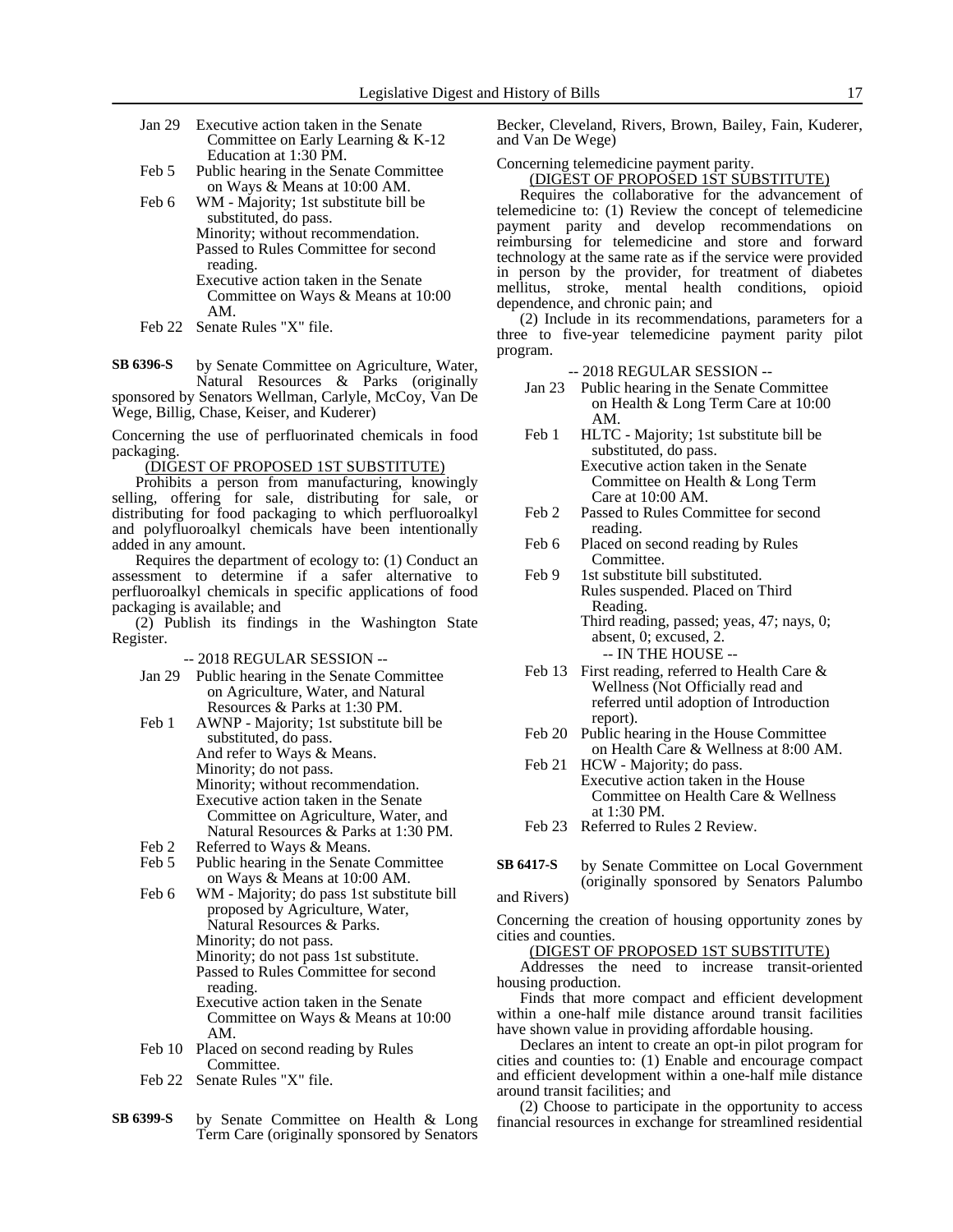project approval and reduced fees charged to specific housing projects.

Authorizes residential developments within a designated housing opportunity zone to participate in a city's or county's multifamily tax exemption program or similar program even if outside of a designated residential target area.

Requires the department of commerce to maintain maps of housing opportunity zones and areas eligible for designation as housing opportunity zones.

Requires the local ordinance by which impact fees are imposed to provide for the exemptions required by this act.

Creates the services for transit-oriented communities special account.

-- 2018 REGULAR SESSION --

- Jan 25 Public hearing in the Senate Committee on Local Government at 1:30 PM.
- Jan 30 Public hearing in the Senate Committee on Local Government at 1:30 PM.
- Feb 1 LGOV Majority; 1st substitute bill be substituted, do pass. And refer to Ways & Means.

Executive action taken in the Senate Committee on Local Government at 1:30 PM.

Feb 2 Referred to Ways & Means.

by Senate Committee on Early Learning & K-12 Education (originally sponsored by Senators Rolfes, Zeiger, Billig, Wellman, Conway, **SB 6419-S**

Darneille, Kuderer, Palumbo, and Walsh)

Concerning access to the Washington early childhood education and assistance program.

(DIGEST OF PROPOSED 1ST SUBSTITUTE)

Provides more flexibility in determining eligibility for the early childhood education and assistance program to maximize the state's investment and assure that program funding is deployed to serve the greatest number of children and families.

-- 2018 REGULAR SESSION --

- Jan 30 Public hearing in the Senate Committee on Early Learning & K-12 Education at 1:30 PM.
- Feb 1 EDU Majority; 1st substitute bill be substituted, do pass. Minority; without recommendation. Executive action taken in the Senate

Committee on Early Learning & K-12 Education at 1:30 PM.

- Feb 2 Passed to Rules Committee for second reading.
- Feb 6 Placed on second reading by Rules Committee.
- Feb 8 1st substitute bill substituted. Rules suspended. Placed on Third Reading. Third reading, passed; yeas, 45; nays, 1;
	- absent, 0; excused, 3. -- IN THE HOUSE --
- Feb 12 First reading, referred to Early Learning & Human Services (Not Officially read and referred until adoption of Introduction report).
- Feb 15 Public hearing in the House Committee on Early Learning & Human Services at 10:00 AM.
- Feb 20 ELHS Majority; do pass with amendment(s). Executive action taken in the House Committee on Early Learning & Human Services at 8:00 AM.
- Feb 22 Referred to Rules 2 Review. Rules Committee relieved of further consideration. Placed on second reading.
- by Senate Committee on Transportation (originally sponsored by Senator King) **SB 6437-S**

Addressing the disposal of recreational vehicles abandoned on public property.

# (DIGEST OF PROPOSED 1ST SUBSTITUTE)

Authorizes a registered tow truck operator to transport an abandoned recreational vehicle without being licensed as a hulk hauler.

Requires the department of licensing, before accepting an application for a registration for a recreational vehicle, to collect a six-dollar abandoned recreational disposal fee from the applicant in addition to other fees and taxes.

Allows registered tow truck operators, vehicle wreckers, scrap processors, and scrap metal businesses to apply to the department of licensing for financial aid for the transport, storage, dismantling, and disposal of abandoned recreational vehicles from public property.

Authorizes a solid waste disposal site that is compliant with all applicable regulations to wreck a nonmotorized abandoned recreational vehicle.

Creates the abandoned recreational vehicle disposal account, and authorizes the office of financial management, during the 2017-2019 biennium, to grant authorization for the account to be in temporary cash deficiency for the start-up and establishment of the initial reimbursement for abandoned recreational vehicles.

-- 2018 REGULAR SESSION --

- Jan 29 Public hearing in the Senate Committee on Transportation at 3:30 PM.
- Feb 5 TRAN Majority; 1st substitute bill be substituted, do pass.

Executive action taken in the Senate Committee on Transportation at 1:30 PM.

- Feb 6 Passed to Rules Committee for second reading.
- Feb 8 Placed on second reading by Rules Committee.
- Feb 10 1st substitute bill substituted. Rules suspended. Placed on Third Reading. Third reading, passed; yeas, 41; nays, 4; absent, 0; excused, 4.
	- -- IN THE HOUSE --
- Feb 13 First reading, referred to Transportation (Not Officially read and referred until adoption of Introduction report).
- Feb 15 Public hearing in the House Committee on Transportation at 3:30 PM.
- Feb 21 Executive session scheduled, but no action was taken in the House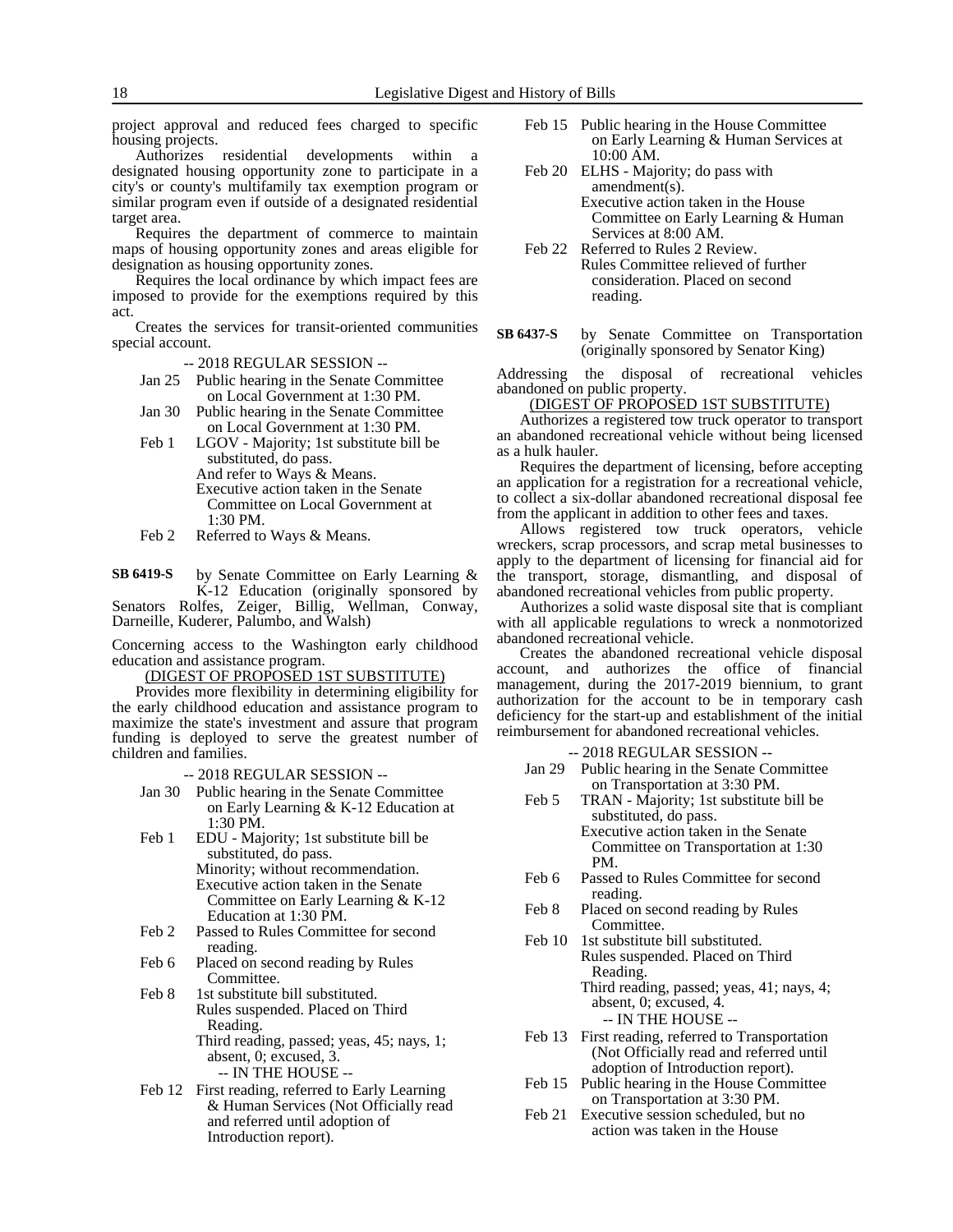Committee on Transportation at 3:30 PM.

Feb 26 Executive session in the House Committee on Transportation at 1:30 PM.

by Senate Committee on Energy, Environment & Technology (originally sponsored by Senators Warnick and Palumbo; by request of Department of Commerce) **SB 6449-S**

Promoting renewable natural gas.

(DIGEST OF PROPOSED 1ST SUBSTITUTE)

Requires the Washington State University extension energy program and the department of commerce, in consultation with the utilities and transportation commission, to submit, by September 1, 2018, recommendations to the governor's office and the legislative energy committees on how to promote sustainable development of renewable natural gas in the state.

Requires the department of commerce to: (1) In consultation with the department of ecology, the utilities and transportation commission, and the department of health, explore development of voluntary gas quality standards for the injection of renewable natural gas into the natural gas pipeline system; and

(2) Consult industry groups and identify industry best practices.

Provides a sales and use tax exemption for equipment necessary to process biogas from a landfill into marketable coproducts.

Addresses property tax and leasehold excise tax exemptions with regard to land, buildings, machinery, equipment, and other personal property used primarily for the operation of an anaerobic digester.

- -- 2018 REGULAR SESSION --
- Jan 25 Public hearing in the Senate Committee on Energy and Environment & Technology at 10:00 AM.
- Feb 1 EENT Majority; 1st substitute bill be substituted, do pass. And refer to Ways & Means. Executive action taken in the Senate Committee on Energy and Environment & Technology at 10:00 AM.
- Feb 2 Referred to Ways & Means.

by Senate Committee on Ways & Means (originally sponsored by Senators Brown, Frockt, Carlyle, O'Ban, Walsh, Darneille, Miloscia, Kuderer, and Saldaña) **SB 6452-S**

Expanding the activities of the children's mental health services consultation program.

(DIGEST OF PROPOSED 1ST SUBSTITUTE)

Requires the state health care authority, in collaboration with the University of Washington department of psychiatry and behavioral sciences and Seattle Children's Hospital to implement a two-year pilot program called the partnership access line for moms and kids to: (1) Support primary care providers in the assessment and provision of appropriate diagnosis and treatment of children with mental and behavioral health disorders;

(2) Support obstetricians, pediatricians, primary care providers, mental health professionals, and other health care professionals providing care to pregnant women and new mothers, through same-day telephone consultations, in the assessment and provision of appropriate diagnosis and treatment of depression in pregnant women and new mothers; and

(3) Facilitate referrals to children's mental health services and other resources for parents and guardians with concerns related to the mental health of the parent or guardian's child.

Requires the state health care authority to enforce requirements in managed care contracts to ensure care coordination and network adequacy issues are addressed in order to remove barriers to access to certain mental health services.

-- 2018 REGULAR SESSION --

- Jan 17 Public hearing in the Senate Committee on Human Services & Corrections at  $1:30$  PM.
- Jan 24 Executive action taken in the Senate Committee on Human Services & Corrections at 1:30 PM.
- Jan 31 Public hearing in the Senate Committee on Ways & Means at 3:30 PM.

Feb 6 WM - Majority; 1st substitute bill be substituted, do pass. Passed to Rules Committee for second reading.

- Executive action taken in the Senate Committee on Ways & Means at 10:00 AM.
- Feb 8 Placed on second reading by Rules Committee.
- Feb 10 1st substitute bill substituted. Rules suspended. Placed on Third Reading. Third reading, passed; yeas, 47; nays, 0; absent, 0; excused, 2.

-- IN THE HOUSE --

- Feb 13 First reading, referred to Early Learning & Human Services (Not Officially read and referred until adoption of Introduction report).
- Feb 20 Public hearing in the House Committee on Early Learning & Human Services at 8:00 AM.
- Feb 21 ELHS Majority; do pass with amendment(s). Executive action taken in the House Committee on Early Learning & Human Services at 1:30 PM.
- Feb 23 Referred to Appropriations.
- Feb 26 Public hearing and executive session in the House Committee on Appropriations at 11:00 AM.

by Senate Committee on Local Government (originally sponsored by Senators Conway, Bailey, Hobbs, Zeiger, Palumbo, and Rolfes) **SB 6456-S**

Concerning the protection of military installations operated by the United States armed services from incompatible development.

(DIGEST OF PROPOSED 1ST SUBSTITUTE)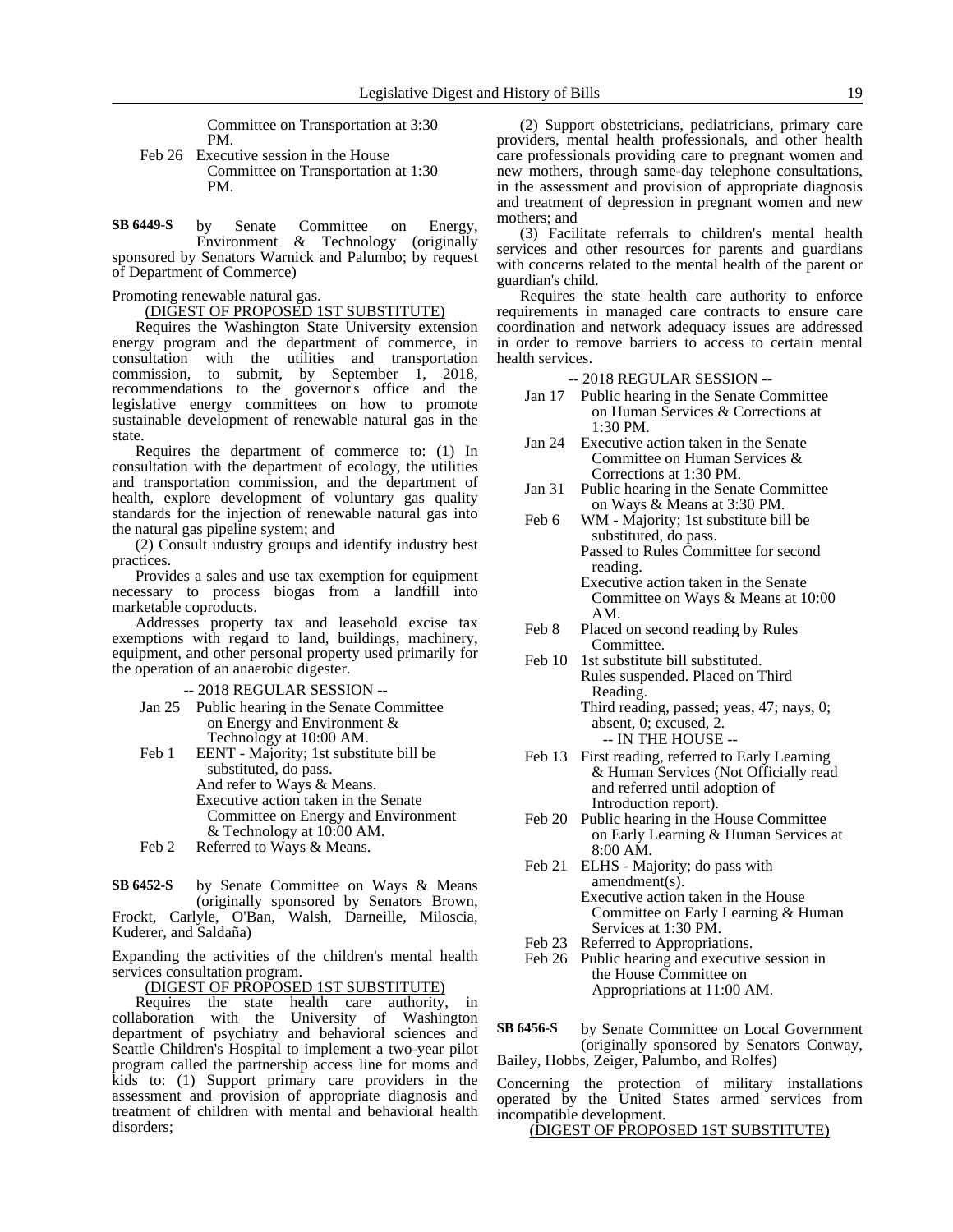Requires the department of commerce to establish a competitive process to solicit proposals for and prioritize projects whose primary objective is to increase the compatibility of surrounding land uses with current or future missions at military bases within the state.

Requires each county and city planning under the growth management act that has a federal military installation, other than a reserve center or a recruiting center, that is operated by the United States armed services within or adjacent to its border, to notify the commander of the military installation of proposals by the county or city to amend a comprehensive plan or amend or adopt development regulations if the proposal applies to lands where development may interfere with the installation's ability to carry out its current or future mission requirements.

-- 2018 REGULAR SESSION --

- Jan 25 Public hearing in the Senate Committee on Local Government at 1:30 PM.
- Feb 1 LGOV Majority; 1st substitute bill be substituted, do pass. And refer to Ways & Means. Executive action taken in the Senate Committee on Local Government at 1:30 PM.
- Feb 2 Referred to Ways & Means.
- by Senate Committee on Labor & Commerce (originally sponsored by Senator **SB 6457-S**
- Conway)

Concerning real estate appraisals and appraisers.

(DIGEST OF PROPOSED 1ST SUBSTITUTE)

Requires an action to recover damages against a real estate appraiser arising out of the appraiser's real estate activity to be brought within one year from the date of discovery of the act or omission giving rise to the action.

Prohibits an action to recover damages against a real estate appraiser from being brought more than three years after the report date.

Addresses the following, with regard to real estate appraisers: The expiration, renewal, and inactive status of certificates, licenses, and registrations; unprofessional conduct; and disciplinary actions.

-- 2018 REGULAR SESSION --

- Feb 1 LBRC Majority; 1st substitute bill be substituted, do pass. Minority; without recommendation. Public hearing and executive action taken in the Senate Committee on Labor & Commerce at 1:30 PM.
- Feb 2 Passed to Rules Committee for second reading.
- Feb 13 Placed on second reading by Rules Committee.
- Feb 22 Senate Rules "X" file.

by Senate Committee on Ways & Means (originally sponsored by Senators Billig, Mullet, Wellman, Rolfes, Liias, and Kuderer) **SB 6458-S**

Providing school districts with authority to impose an additional enrichment levy amount to fund high quality early learning programs.

(DIGEST OF PROPOSED 1ST SUBSTITUTE)

Authorizes a school district, beginning with taxes levied for collection in 2019, to levy an additional enrichment levy dollar amount not to exceed an amount equal to twenty-five cents per thousand dollars of the assessed value of property in the school district.

Requires the additional amount to be used exclusively for the early childhood education and assistance program, the early learning programs that score at least 3.5 in the early achievers program, other high quality early learning programs approved by the department of children, youth, and families, and capital expenses if the expenses are limited to twenty-five percent of the total revenues generated by the tax levy and school districts have demonstrated a need for additional classroom space and the facilities would be used primarily for high quality early learning programs.

-- 2018 REGULAR SESSION --

- Jan 30 Public hearing in the Senate Committee on Ways & Means at 3:30 PM.
- Feb 6 WM Majority; 1st substitute bill be substituted, do pass. Minority; do not pass. Minority; without recommendation. Passed to Rules Committee for second reading. Executive action taken in the Senate Committee on Ways & Means at 10:00 AM.
- Feb 22 Senate Rules "X" file.

by Senate Committee on Early Learning & K-12 Education (originally sponsored by Senators Fain, Wellman, Hunt, Short, and Kuderer) **SB 6460-S**

Concerning student access to school libraries and information technology.

# (DIGEST OF PROPOSED 1ST SUBSTITUTE)

Requires the office of the superintendent of public instruction to examine and report on student access to school library information and technology resources and associated impacts to student success.

Expires June 30, 2020.

- -- 2018 REGULAR SESSION --
- Jan 30 Public hearing in the Senate Committee on Early Learning & K-12 Education at 1:30 PM.
- Feb 1 EDU Majority; 1st substitute bill be substituted, do pass. Executive action taken in the Senate Committee on Early Learning & K-12 Education at 1:30 PM.
- Feb 2 Passed to Rules Committee for second reading.
- Feb 8 Placed on second reading by Rules Committee.
- Feb 22 Senate Rules "X" file.

by Senate Committee on Ways & Means (originally sponsored by Senators Braun, **SB 6468-S**

Frockt, Fain, Darneille, Rolfes, Walsh, Becker, Brown, Zeiger, Billig, Warnick, Honeyford, Keiser, Miloscia, O'Ban, Short, and Sheldon)

Expanding community-based behavioral health facilities through issuance of state bonds.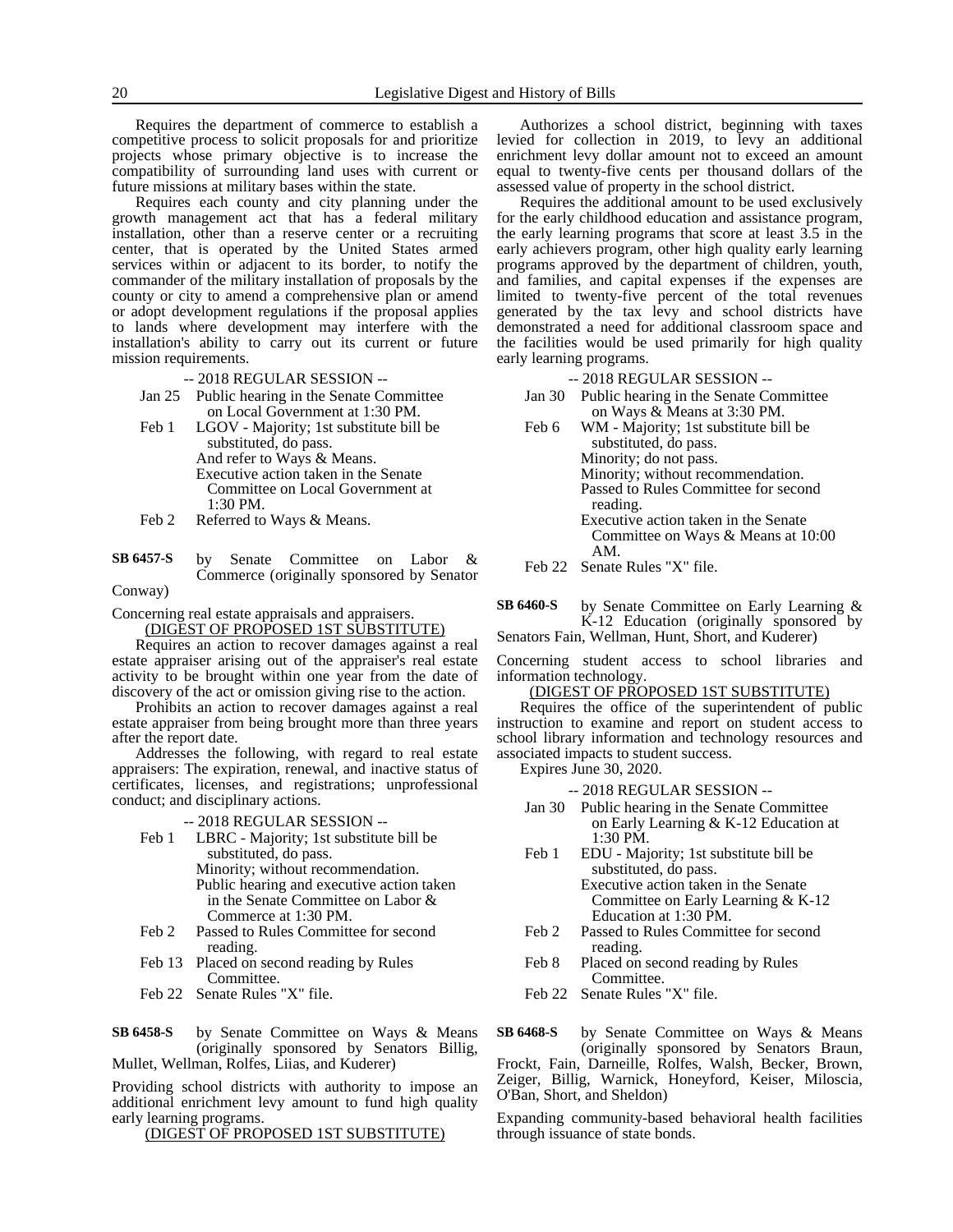# (DIGEST OF PROPOSED 1ST SUBSTITUTE)

Requires the department of commerce, in collaboration with the department of social and health services, to: (1) Administer grants to community hospitals or other community entities to expand and establish new capacity for behavioral health services in communities including children's mental health services; and

(2) Establish criteria for the issuance of the grants.

Authorizes the state finance committee to issue general obligation bonds to provide needed capital improvements to increase behavioral health services in community settings.

Provides for submission of sections 201 and 202 of this act to a vote of the people.

-- 2018 REGULAR SESSION --

- Jan 29 Public hearing in the Senate Committee on Ways & Means at 3:30 PM.
- Feb 6 WM Majority; 1st substitute bill be substituted, do pass.

Minority; do not pass.

Minority; without recommendation. Passed to Rules Committee for second

- reading. Executive action taken in the Senate Committee on Ways & Means at 10:00
	- AM.
- Feb 12 Placed on second reading by Rules Committee.
- by Senate Committee on Early Learning & K-12 Education (originally sponsored by Senators McCoy, Sheldon, Chase, Conway, Frockt, **SB 6474-S**

Hasegawa, Hunt, Kuderer, Palumbo, Rolfes, Saldaña, and Van De Wege)

Creating a pilot project for tribal compact schools. (DIGEST OF PROPOSED 1ST SUBSTITUTE)

Creates a pilot project for tribal compact schools to explore and implement options in adjusting school attendance and calendar requirements for the purpose of accommodating cultural, fisheries, and agricultural events and replacing graduation testing requirements with culturally relevant and community-based standards.

Authorizes tribal compact schools participating in the pilot project to develop various options in implementing the pilot project.

Requires the office of native education within the office of the superintendent of public instruction to: (1) Collaborate with each tribal education compact school participating in the pilot project; and

(2) Review terms of the compact that relate to the school's pilot project.

Requires the superintendent of public instruction, if appropriate, to convene a government-to-government meeting with the tribal compact school to revise the compact to reflect the terms of the pilot project.

Expires September 1, 2023.

-- 2018 REGULAR SESSION --

- Jan 30 Public hearing in the Senate Committee on Early Learning & K-12 Education at 1:30 PM.
- Feb 1 EDU Majority; 1st substitute bill be substituted, do pass. And refer to Ways & Means.

Executive action taken in the Senate Committee on Early Learning & K-12 Education at 1:30 PM.

- Feb 2 Referred to Ways & Means.
- Feb 5 WM Majority; without
	- recommendation. Executive action taken in the Senate Committee on Ways & Means at 10:00 AM.
- Feb 6 Passed to Rules Committee for second reading.
- Feb 12 Placed on second reading by Rules Committee.
- Feb 13 1st substitute bill substituted. Rules suspended. Placed on Third Reading. Third reading, passed; yeas, 44; nays, 3; absent, 0; excused, 2.
	- -- IN THE HOUSE --
- Feb 15 First reading, referred to Education (Not Officially read and referred until adoption of Introduction report).
- Feb 19 Public hearing in the House Committee on Education at 1:30 PM.
- Feb 22 Minority; do not pass. ED - Majority; do pass with amendment(s). Executive action taken in the House Committee on Education at 8:00 AM.
- Feb 23 Referred to Rules 2 Review.

| SB 6484-S                    |  |  | by Senate Committee on Financial     |
|------------------------------|--|--|--------------------------------------|
|                              |  |  | Institutions & Insurance (originally |
| sponsored by Senator Mullet) |  |  |                                      |

Concerning nuisance abatement and foreclosures. (DIGEST OF PROPOSED 1ST SUBSTITUTE)

Modifies provisions relating to nuisance abatement and foreclosures.

- -- 2018 REGULAR SESSION --
- Jan 25 Public hearing in the Senate Committee on Financial Institutions & Insurance at 8:30 AM.
- Feb 1 FI Majority; 1st substitute bill be substituted, do pass. Minority; without recommendation. Executive action taken in the Senate Committee on Financial Institutions & Insurance at 8:30 AM.
- Feb 2 Passed to Rules Committee for second reading.
- Feb 13 Placed on second reading by Rules Committee.
- Feb 22 Senate Rules "X" file.

by Senate Committee on Energy, Environment & Technology (originally sponsored by Senators Carlyle, Liias, Conway, and Kuderer) **SB 6488-S**

Concerning ticket sales over the internet.

(DIGEST OF PROPOSED 1ST SUBSTITUTE)

Prohibits a person, firm, or corporation from: (1) Reselling or engaging in the business of reselling tickets to a place of entertainment without first having procured a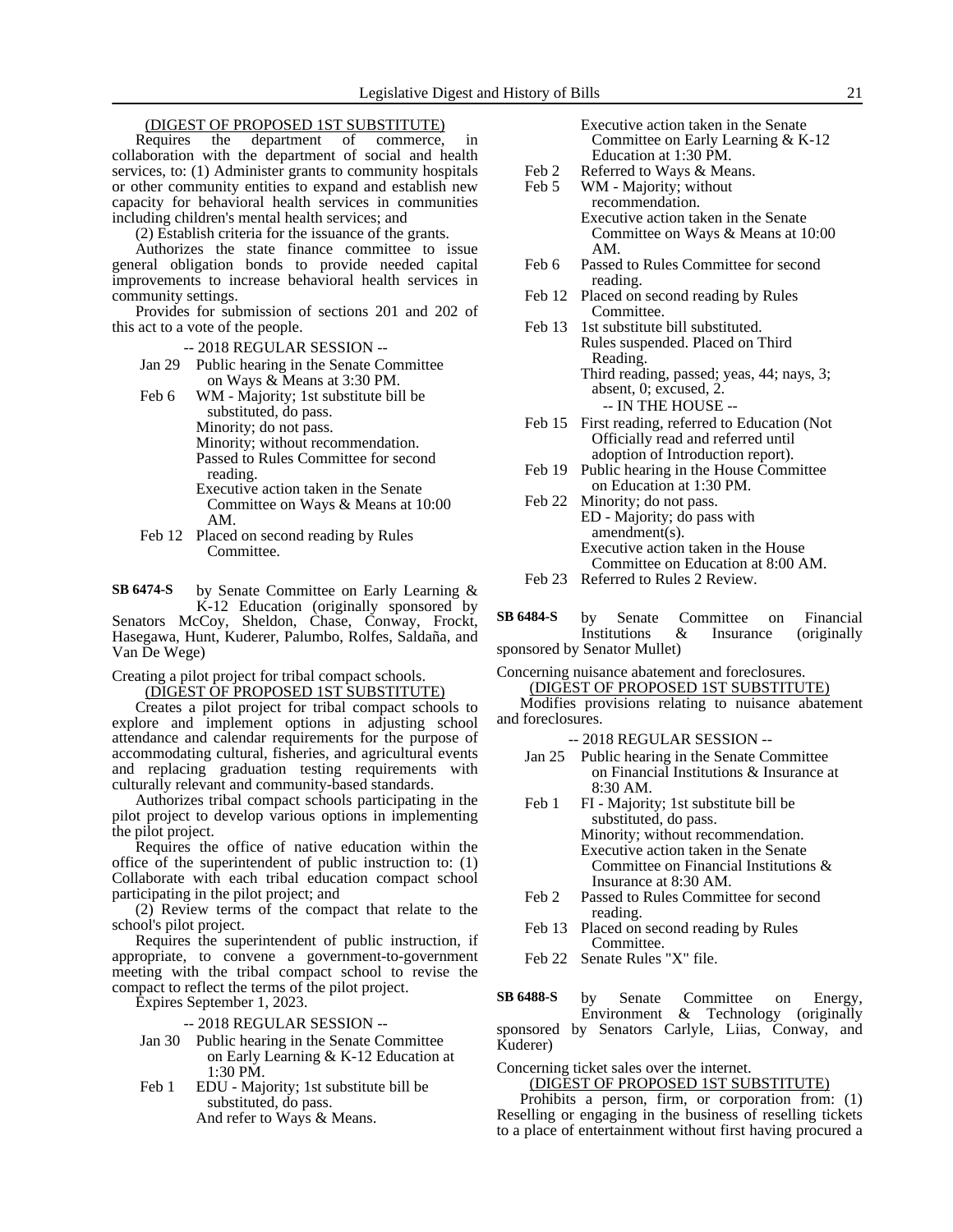ticket reseller license from the department of licensing for each location at which business will be conducted; or

(2) Operating an internet web site or other electronic service that provides a mechanism for two or more parties to participate in a resale transaction or that facilitates resale transactions by certain means without first having procured a ticket reseller license from the department of licensing for each location at which business will be conducted.

Authorizes the attorney general to bring an action in the name of the state, or on behalf of persons residing in the state, to restrain and prevent an act prohibited or declared to be unlawful in this act.

Creates the ticket reseller licensing account.

#### -- 2018 REGULAR SESSION --

- Jan 22 Executive action taken in the Senate Committee on Labor & Commerce at 1:30 PM.
- Jan 24 Public hearing in the Senate Committee on Energy and Environment & Technology at 8:00 AM.
- Jan 31 Executive session scheduled, but no action was taken in the Senate Committee on Energy, Environment & Technology at 8:00 AM.
- Feb 1 EENT Majority; 1st substitute bill be substituted, do pass. And refer to Ways & Means. Minority; without recommendation. Executive action taken in the Senate Committee on Energy and Environment & Technology at 10:00 AM.
- Feb 2 Referred to Ways & Means.
- by Senate Committee on Local Government (originally sponsored by Senators Wilson, Short, and Sheldon) **SB 6516-S**

Allowing limited storm and sanitary sewer systems for rural economic development in the growth management act.

# (DIGEST OF PROPOSED 1ST SUBSTITUTE)

Authorizes cities and water-sewer districts to extend storm and sanitary sewer systems outside an urban growth area for allowed uses or in certain limited circumstances by designing and sizing the sewer line so that it may serve only particular structures and not intervening lands.

- -- 2018 REGULAR SESSION --
- Jan 30 Public hearing in the Senate Committee on Local Government at 1:30 PM.
- Feb 1 LGOV Majority; 1st substitute bill be substituted, do pass. Minority; do not pass. Executive action taken in the Senate Committee on Local Government at 1:30 PM.
- Feb 2 Passed to Rules Committee for second reading.
- Feb 22 Senate Rules "X" file.
- by Senate Committee on Transportation (originally sponsored by Senators King and Hobbs) **SB 6519-S**

Revising the establishment of marine pilotage tariffs.

# (DIGEST OF PROPOSED 1ST SUBSTITUTE)

Removes the following duties and options from the board of pilotage commissioners and places them on the utilities and transportation commission: (1) Establishing the pilotage tariffs for pilotage services provided under chapter 88.16 RCW (the pilotage act);

(2) Establishing extra compensation for extra services to vessels in distress, for awaiting vessels, for vessels in direct transit to or from a Canadian port where Puget Sound pilotage is required for a portion of the voyage, or for being carried to sea on vessels against the will of the pilot; and

(3) As an element of the Puget Sound pilotage district tariff, considering pilot retirement plan expenses incurred in the prior year in either pilotage district.

Prohibits the state from being obligated to fund or pay for any portion of retirement payments for pilots or retired pilots.

Requires a port district, providing pilotage services, to include a pension charge in its recommended pilotage tariff until such time as the pilot retirement agreement expenses for Grays Harbor bar pilots employed before October 1, 2001, have terminated.

Allows expenditures from the pilotage account to be used by the utilities and transportation commission for purposes related to pilotage tariff rate setting.

-- 2018 REGULAR SESSION --

- Jan 31 Public hearing in the Senate Committee on Transportation at 3:30 PM.
- Feb 5 TRAN Majority; 1st substitute bill be substituted, do pass. Executive action taken in the Senate
	- Committee on Transportation at 1:30 PM.
- Feb 6 Passed to Rules Committee for second reading.
- Feb 10 Placed on second reading by Rules Committee.
- Feb 12 1st substitute bill substituted. Rules suspended. Placed on Third Reading. Third reading, passed; yeas, 46; nays, 1; absent, 0; excused, 2.

-- IN THE HOUSE --

- Feb 14 First reading, referred to Transportation (Not Officially read and referred until adoption of Introduction report).
- Feb 20 Public hearing in the House Committee on Transportation at 3:30 PM.
- Feb 21 TR Majority; do pass with amendment(s). Executive action taken in the House Committee on Transportation at 3:30 PM.
- Feb 23 Referred to Rules 2 Review.

by Senate Committee on Labor & Commerce (originally sponsored by Senators Liias and Fain) **SB 6522-S**

# Limiting noncompetition agreements.

(DIGEST OF PROPOSED 1ST SUBSTITUTE)

Addresses the protection of workers from work restrictions.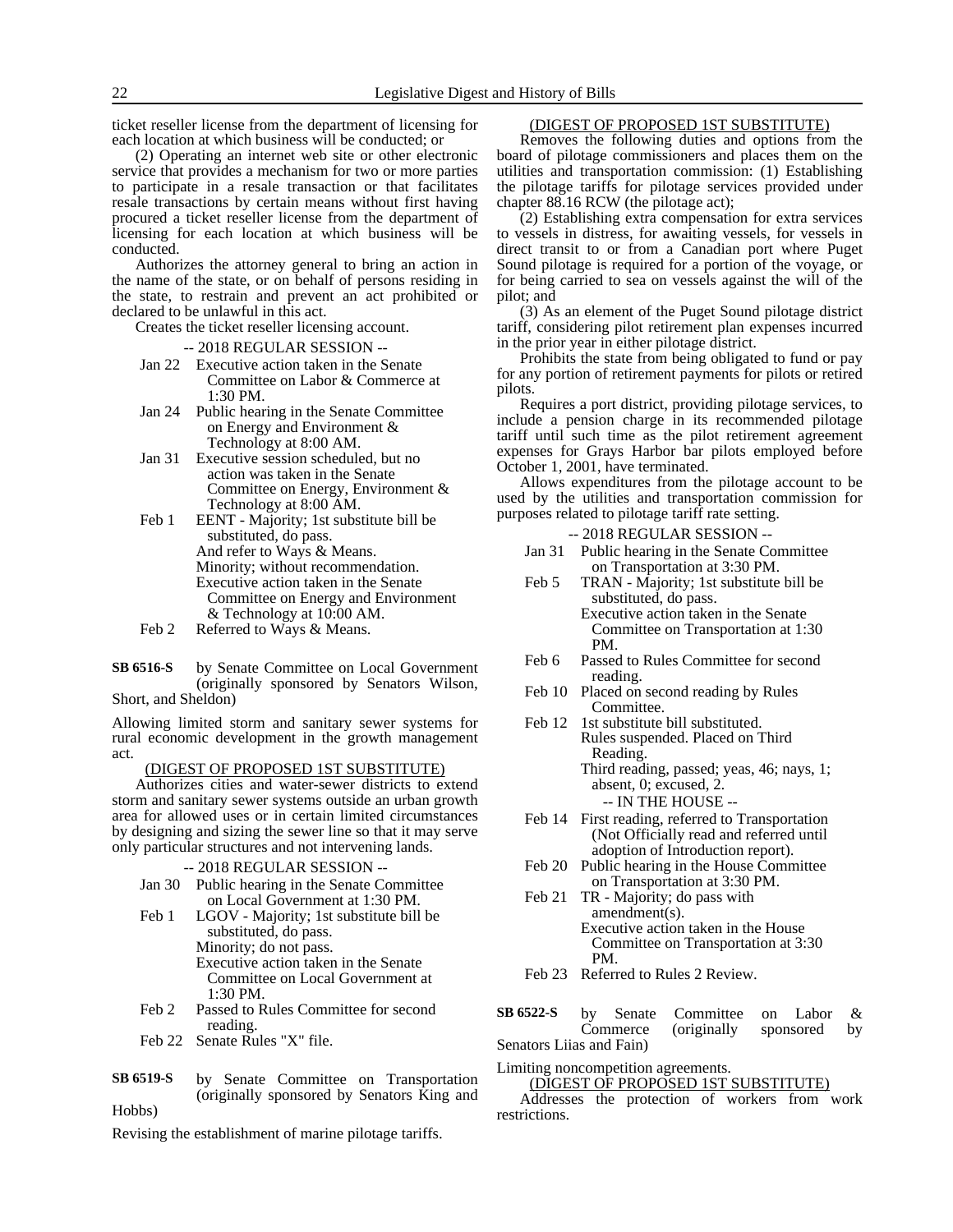Prohibits an employer from restricting, restraining, or prohibiting an employee, who works fewer than forty hours per week or earns less that two hundred percent of the applicable state or local minimum wage, from: (1) Having an additional job;

(2) Supplementing their income by working for another employer;

(3) Working as an independent contractor; or

(4) Being self-employed.

- -- 2018 REGULAR SESSION --
- Jan 25 Public hearing in the Senate Committee on Labor & Commerce at 1:30 PM.
- Feb 1 LBRC Majority; 1st substitute bill be substituted, do pass. And refer to Ways & Means. Minority; do not pass. Executive action taken in the Senate Committee on Labor & Commerce at 1:30 PM.
- Feb 2 Referred to Ways & Means.

| SB 6526-S |  | by Senate Committee on Labor &                  |  |
|-----------|--|-------------------------------------------------|--|
|           |  | Commerce (originally sponsored by               |  |
|           |  | Senators Conway, Keiser, Hasegawa, Saldaña, and |  |
| Kuderer)  |  |                                                 |  |

Concerning noncompetition agreements.

(DIGEST OF PROPOSED 1ST SUBSTITUTE)

States that a contract that restrains an hourly employee from engaging in a lawful profession, trade, or business of any kind is against public policy and is void and unenforceable to the extent that it restrains a person from engaging in a lawful profession, trade, or business.

-- 2018 REGULAR SESSION --

- Jan 25 Public hearing in the Senate Committee on Labor & Commerce at 1:30 PM.
- Feb 1 LBRC Majority; 1st substitute bill be substituted, do pass. Minority; do not pass.
	- Executive action taken in the Senate Committee on Labor & Commerce at 1:30 PM.
- Feb 2 Passed to Rules Committee for second reading.
- Feb 8 Placed on second reading by Rules Committee.
- Feb 22 Senate Rules "X" file.

by Senate Committee on Ways & Means (originally sponsored by Senators Pedersen, **SB 6531-S**

Warnick, Carlyle, Rivers, Keiser, Fain, Rolfes, King, Hobbs, Nelson, O'Ban, Zeiger, Billig, Bailey, Darneille, Miloscia, Frockt, Cleveland, Conway, Wellman, Kuderer, Hasegawa, Chase, Hunt, Van De Wege, Takko, Dhingra, Liias, Ranker, Palumbo, McCoy, Saldaña, Wilson, Angel, Wagoner, and Short)

Regarding the school construction assistance program. (DIGEST OF PROPOSED 1ST SUBSTITUTE)

Addresses the allotment of appropriations for school plant facilities and the computation of state aid for school plant projects.

-- 2018 REGULAR SESSION --

- Jan 29 Public hearing in the Senate Committee on Ways & Means at 3:30 PM.
- Feb 6 WM Majority; 1st substitute bill be substituted, do pass. Minority; do not pass. Minority; without recommendation. Passed to Rules Committee for second reading.

Executive action taken in the Senate Committee on Ways & Means at 10:00 AM.

- Feb 10 Placed on second reading by Rules Committee.
- Feb 14 1st substitute bill substituted. Rules suspended. Placed on Third Reading. Third reading, passed; yeas, 40; nays, 8; absent, 0; excused, 1. -- IN THE HOUSE --
- Feb 16 First reading, referred to Capital Budget (Not Officially read and referred until adoption of Introduction report).
- Feb 19 Public hearing in the House Committee on Capital Budget at 3:30 PM.

by Senate Committee on Ways & Means (originally sponsored by Senators Chase, **SB 6544-S**

Brown, Hasegawa, Wagoner, Wellman, Takko, and Conway)

Establishing the future of work task force.

(DIGEST OF PROPOSED 1ST SUBSTITUTE)

Creates the future of work task force to: (1) Inventory and assess trends and factors that are current or potential drivers of transformation of industries and work;

(2) Identify policies and practices that will help businesses, workers, and communities thrive economically, while responding to rapid changes in technology, workplace practices, environmental and security issues, and global interdependence;

(3) Recommend mechanisms and structures for sustainable industry sector partnerships through which employers and workers can collaborate to support their sector's growth; and

(4) Create a policy framework that supports a talent development pipeline and lifelong learning structure.

Requires the workforce training and education coordinating board to perform certain duties under the direction of the future of work task force.

Provides that this act is null and void if appropriations are not approved.

Expires June 30, 2020.

- Jan 25 Public hearing and executive action taken in the Senate Committee on Economic Development & International Trade at 8:00 AM.
- Feb 1 Public hearing in the Senate Committee on Ways & Means at 3:30 PM.
- Feb 6 WM Majority; 1st substitute bill be substituted, do pass. Minority; do not pass. Minority; without recommendation.